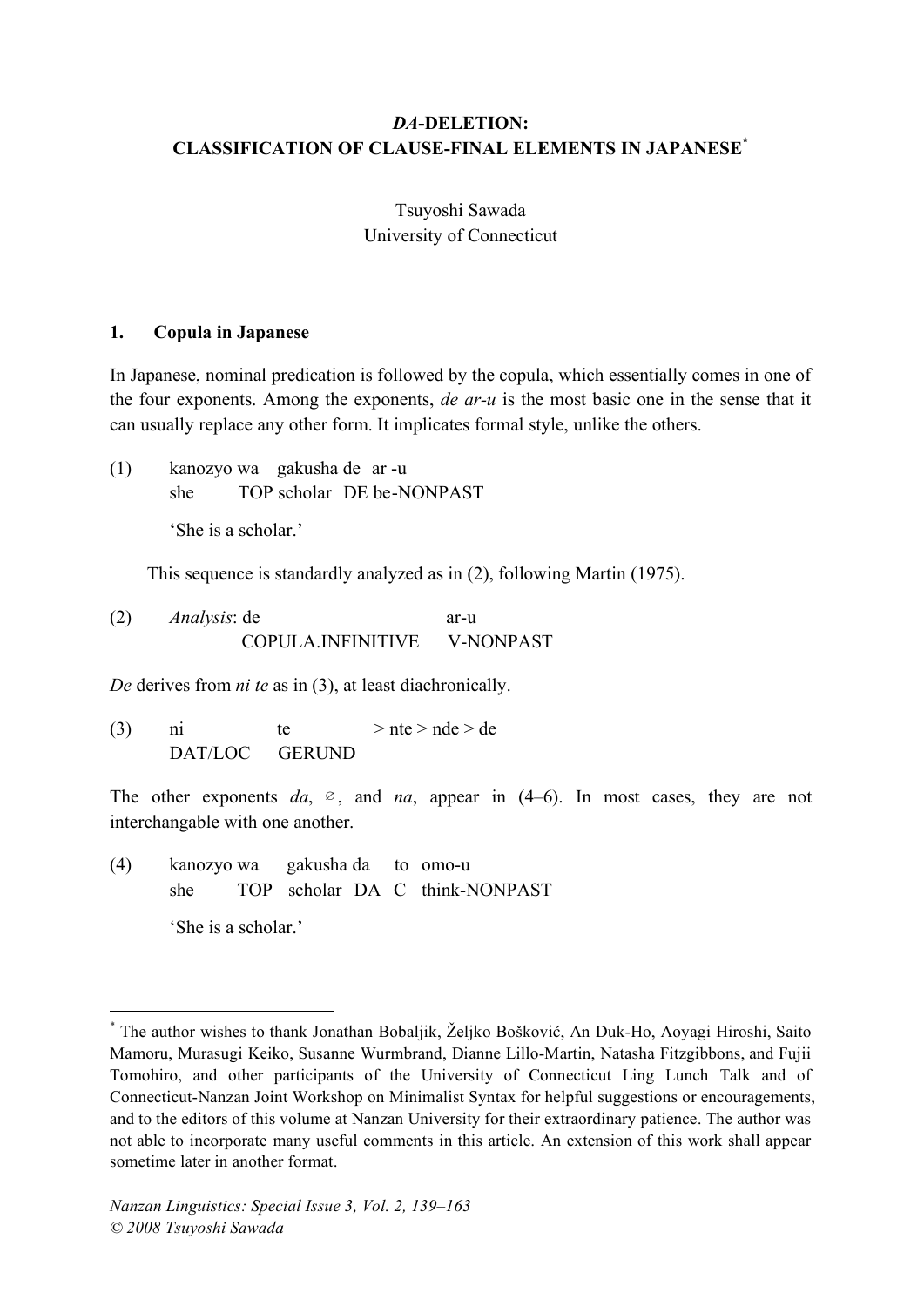- (5) kanozyo wa gakusha ∅ rasi-i she TOP scholar seem-NONPAST 'She seems to be a scholar.'
- (6) sizuka na hito ga i-ru quiet NA person NOM be-NONPAST 'There is a quiet person.'

As a working hypothesis, let us assume (7). This hypothesis is to be reconsidered later.

(7) *Analysis*: The three forms *da*, ∅, and *na* are contraction or deletion of *de ar-u*.

Among the contracted/deleted forms, *na* in (6) has a rather straightforward distribution compared to the other two. This is examined in section 2. After that, the distribution of *da* in (4) and  $\emptyset$  in (5) are examined in sections 3-7. Section 8 clarifies the structure of a construction that is relevant to the main observation. Section 9 summarizes the results. Section 10 observes some more phenomena of what will be called *beki*-group morphemes. Sections 11 and 12 respectively provide an analysis of *da* and ∅, and *na*.

# **2. Distribution of** *Na*

In a relative (8) or an appositive clause, the contracted form is *na* (9), and not *da* or ∅.

- (8) gakusya de ar-u hito scholar DE be-NONPAST person 'a person who is a scholar'
- (9) gakusya {\*da /\*∅/??na} hito scholar DA NA person

*Na* in (9) has anomaly due to an independent factor. That is, modification by genitiveassigned noun phrase (10) is preferred over a relative clause with a noun and *na.* (See Sawada (2007).)

(10) gakusya no hito scholar GEN person

If the predicate in the relative clause is an adjectival noun (11), which cannot take the genitive case marker (13), the anomaly with *na* disappears (12).

(11) sizuka de ar-u hito quiet DE be-NONPAST person 'a person who is a quiet'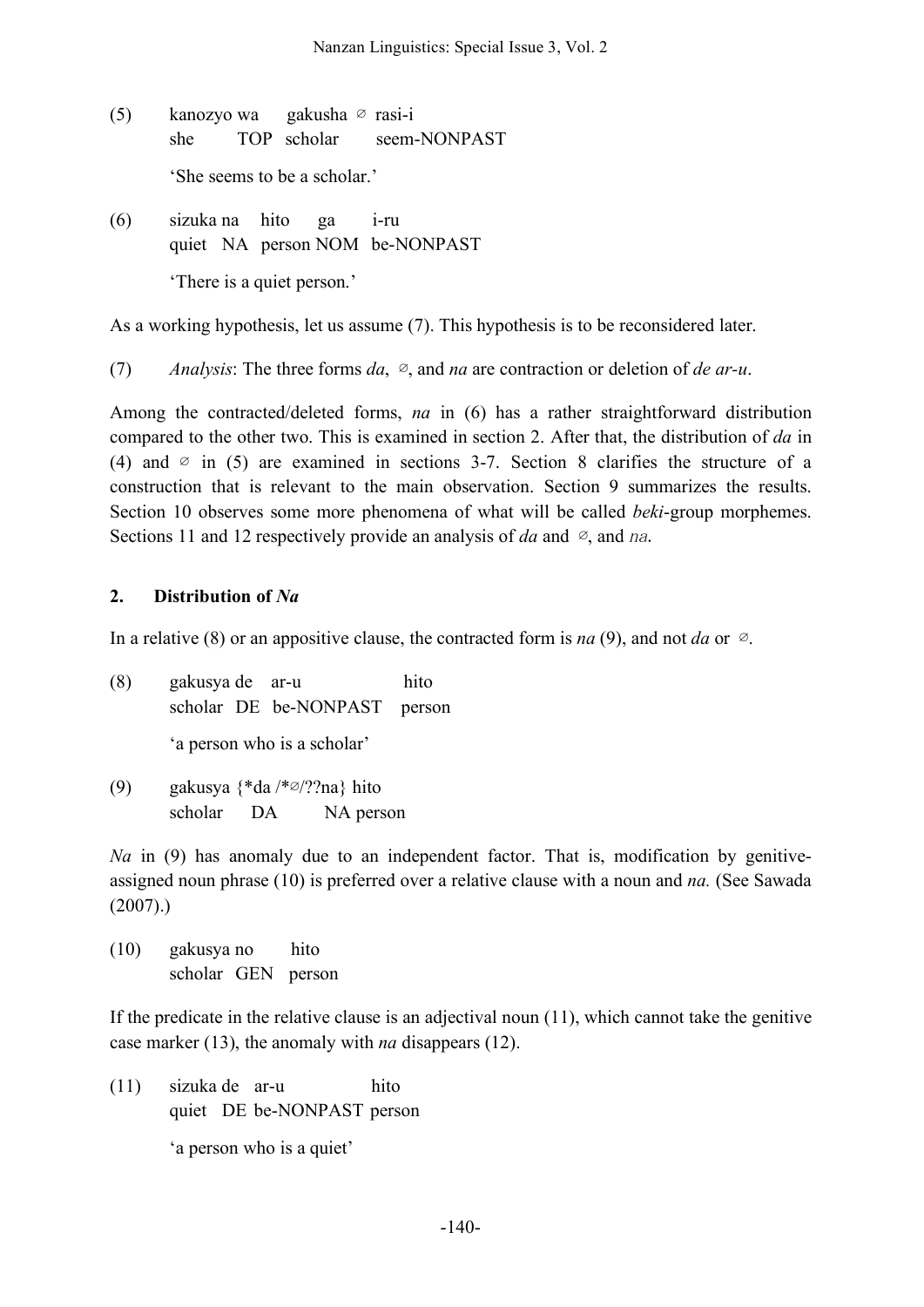- (12) sizuka {\*da/\*∅/na} hito quiet DA NA person
- (13) \*sizuka no hito quiet GEN person

The modifee of a relative clause need not be a noun, but can be an adjectival noun such as *you* 'seems.'

- (14) kanozyo wa sizuka de ar-u you da she TOP quiet DE be-NONPAST seem DA 'She seems to be a quiet.'
- (15) kanozyo wa sizuka {\*da/\*∅/na} you da she TOP quiet DA NA seem DA

To summarize this section, *na* has a straightforward distribution: relative or appositive clause, and is not interchangeable with the other two contracted forms.

# **3. Distribution of** *Da* **and** ∅

As noticed at least by Martin (1975), Inoue (1969), Kuno (1973), and Ueyama (1992), the interrogative complementizer *ka* in a matrix environment appears with the non-contracted form (16) and  $\varnothing$  (17), but not *da*.

(16) ?kanojo wa gakusya de ar-u ka she TOP scholar DE be-NONPAST Q

'Is she is a scholar?'

(17) kanojo wa gakusya{\*da /∅} ka she TOP scholar DA Q

In embedded interrogative clause, the non-contracted form (18),  $da(19)$ , and  $\varnothing$  are allowed.

- (18) [kanojo ga gakusya de ar-u ka ] wakar-ana-i she NOM scholar DE be-NONPAST Q understand-NEG-NONPAST '(I) do not know whether she is a scholar.'
- (19) [kanojo ga gakusya {da /∅} ka] wakar-ana-i she NOM scholar DA Q understand-NEG-NONPAST

Considering *da*/∅-alternation (but not the distribution of *de aru*), Ueyama (1992) makes a generalization that can be expressed essentially as (20).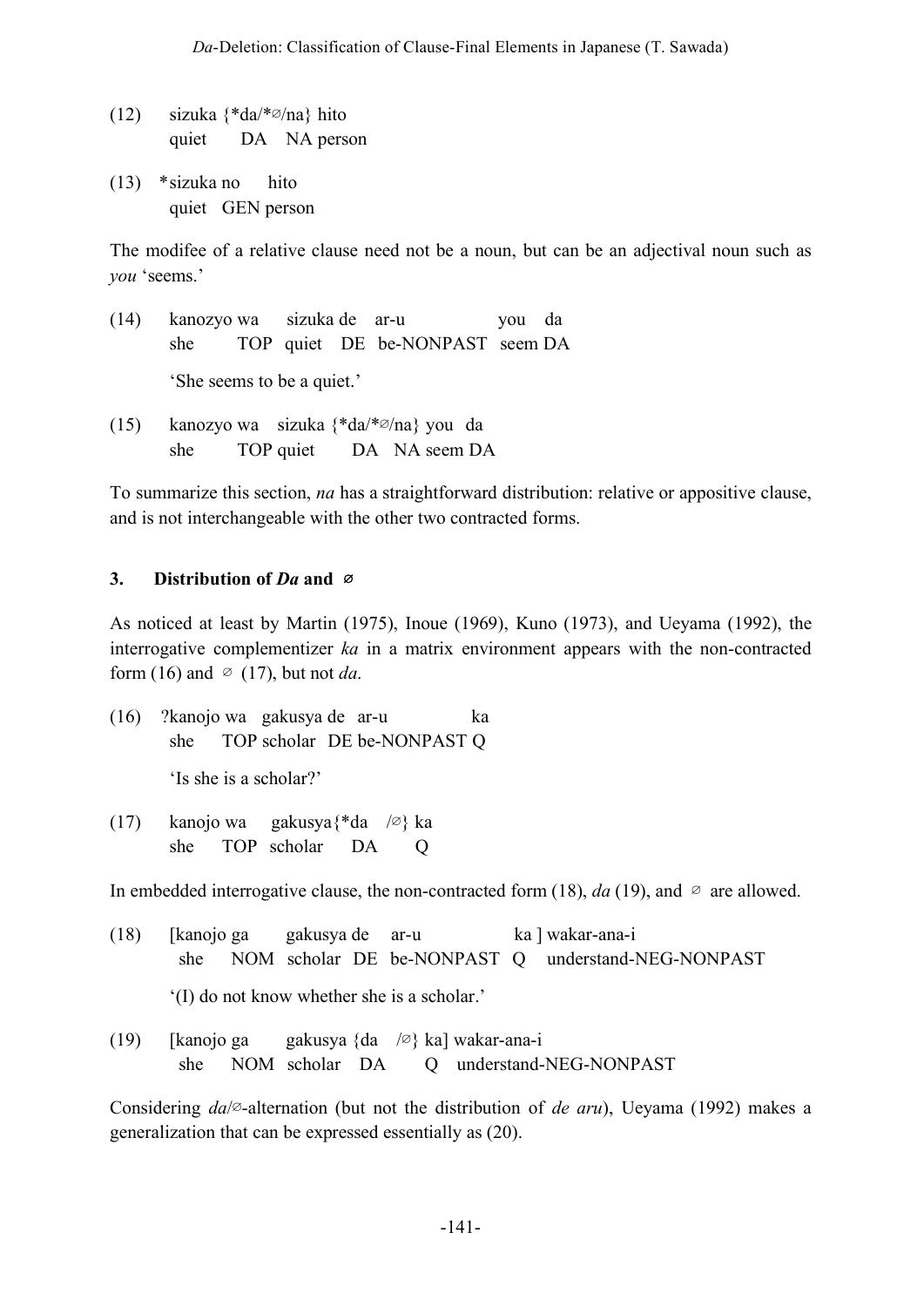(20) *Generalization*: ∅-form copula appears in Japanese in environments where Subject-Aux Inversion occurs in languages like English.

She derives her generalization from the following assumptions:

- (21) Analysis:
	- a. Interrogative C must bear [+WH] (Rizzi 1991).
	- b. A predicate that selects an interrogative clause marks the embedded C as [+WH].
	- c. The other way to assign  $[+WH]$  to C is to move a  $[I+WH]]$ to C.
	- d. *Da*-form of the copula blocks I-to-C movement.

From these assumptions, it follows that a matrix interrogative clause in Japanese requires Ito-C movement, and cannot have *da*.

However, Ueyama does not explain why *de aru* (16) is allowed in an environment where *da* is not. If her intension underlying (21d) is that phonologically explicit *da* includes some features not included in  $\varnothing$ , which blocks I-to-C movement, then it is natural to assume that the non-contracted form *de aru* has as much features as *da*, and hence blocks I-to-C movement as well.

Furthermore, Ueyama's analysis meets challenge by the existence of much wider range of morphemes than *ka* that follow the copula and have idiosyncratic restriction on the exponent of the copula. The next four sections observe this fact more extensively.

## **4. No Contraction**

First of all, a few number of morphemes do not allow any form of contracted copula. They only allow the non-contracted form.

-- *Beki* 'ought to'

- (22) kanozyo wa gakusya de ar-u beki da she TOP scholar DE be-NONPAST BEKI DA 'She ought to be a scholar.'
- (23) kanozyo wa gakusya {\*da /\*∅} beki da she TOP scholar DA BEKI DA

-- *Na* 'do not'

(24) kimi wa gakusya de ar-u na you TOP scholar DE be-NONPAST NA 'Do not be a scholar.'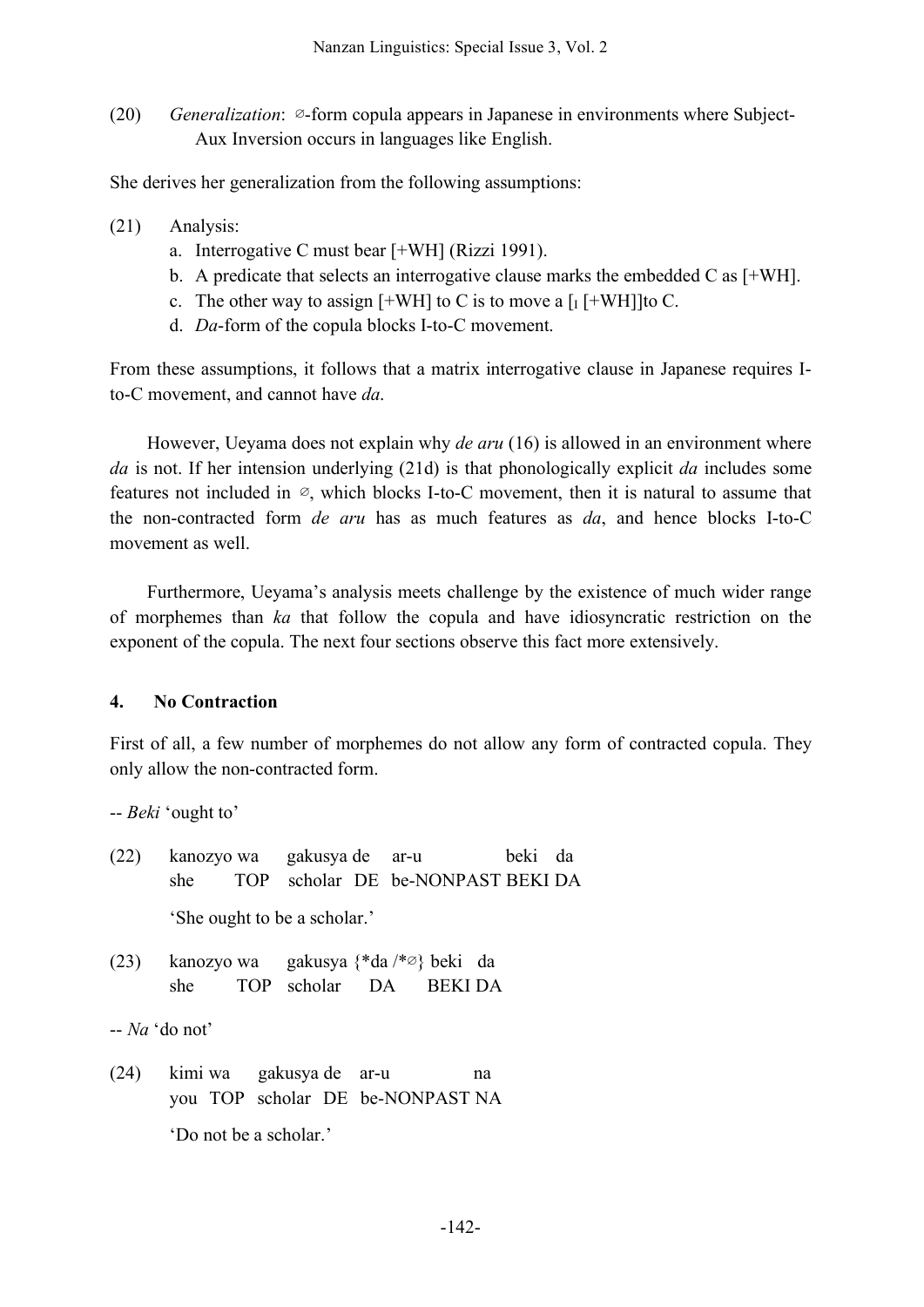(25) kimi wa gakusya{\*da /\*∅} na you TOP scholar DA NA

-- *Mai* 'I bet not'

- (26) kanozyo wa gakusya de ar-u mai she TOP scholar DE be-NONPAST MAI 'I bet she is not a scholar.'
- (27) kanozyo wa gakusya {\*da /\*∅} mai she TOP scholar DA MAI

These morphemes seem to share the common property that they denote strong modality.

### **5. Obligatory** *Da***-Deletion**

Some morphemes allow only ∅, and not *da*.

--*Ka* INTERROGATIVE (matrix)

| (28) ?kanozyo wa gakusya de ar-u |  |  |  |                                  | ka |  |  |  |
|----------------------------------|--|--|--|----------------------------------|----|--|--|--|
|                                  |  |  |  | she TOP scholar DE be-NONPAST KA |    |  |  |  |
| 'Is she a scholar?'              |  |  |  |                                  |    |  |  |  |

(29) kanozyo wa gakusya {\*da /∅} ka she TOP scholar DA KA

--*Rasi-i* 'seems'

- (30) kanozyo wa gakusya de ar-u rasi-i she TOP scholar DE be-NONPAST RASI-I 'She seems to be a scholar.'
- (31) kanozyo wa gakusya {\*da /∅} rasi-i she TOP scholar DA RASI-I

```
--Mitai 'seems, as if'
```
(32) kanozyo wa gakusya de ar-u mitai da she TOP scholar DE be-NONPAST MITAI DA 'She seems to be a scholar.' 'She looks as if she is a scholar.'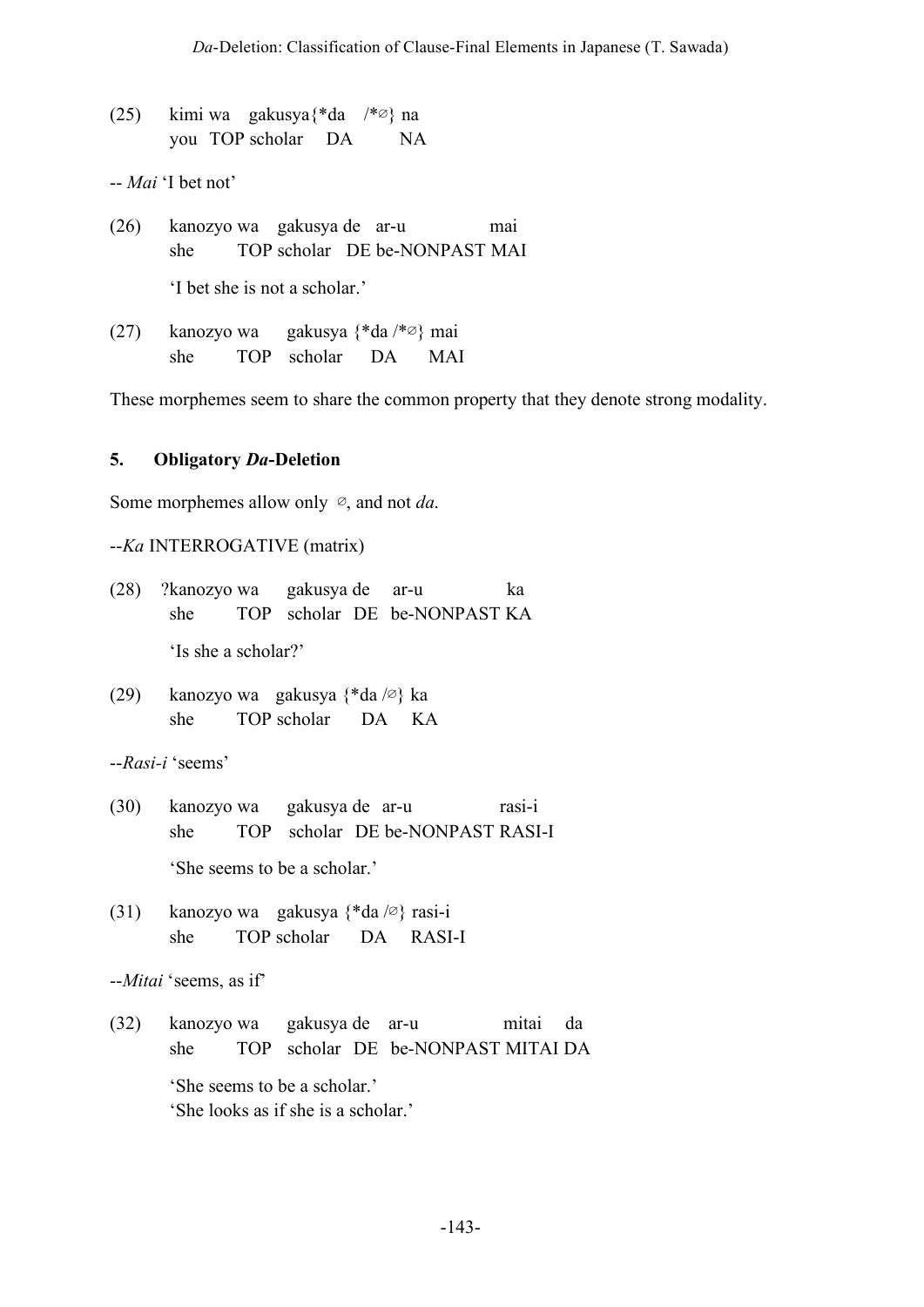(33) kanozyo wa gakusya {\*da /∅} mitai da she TOP scholar DA MITAI DA

--*Nara* 'if'

- (34) kanozyo ga gakusya de ar-u nara she NOM scholar DE be-NONPAST NARA 'if she a scholar'
- (35) kanozyo ga gakusya {\*da /∅} nara she NOM scholar DA NARA
- --*Sa* 'after all,' RESIGNATION
- (36) douse kanozyo wa gakusya de ar-u sa after.all she TOP scholar DE be-NONPAST SA 'After all, she a scholar!'
- (37) douse kanozyo wa gakusya {\*da /∅} sa after all she TOP scholar DA SA

### **6. Optional** *Da***-Deletion**

Some morphemes allow both *da* and ∅-forms.

--*Ka* INTERROGATIVE (embedded)

- (38) kanozyo ga gakusya de ar-u ka wakar-ana-i she NOM scholar DE be-NONPAST KA understand-NEG-NONPAST 'I do not know whether she is a scholar.'
- (39) kanozyo ga gakusya {da /∅} ka wakar-ana-i she NOM scholar DA KA understand-NEG-NONPAST

--*Ne* 'isn't it?'

- (40) ?kanozyo wa gakusya de ar-u ne she TOP scholar DE be-NONPAST NE 'She is a scholar, isn't she?'
- (41) kanozyo wa gakusya {da /∅} ne she TOP scholar DA NE  $-(41)$  *with*  $\oslash$  *has a feminine flavour.*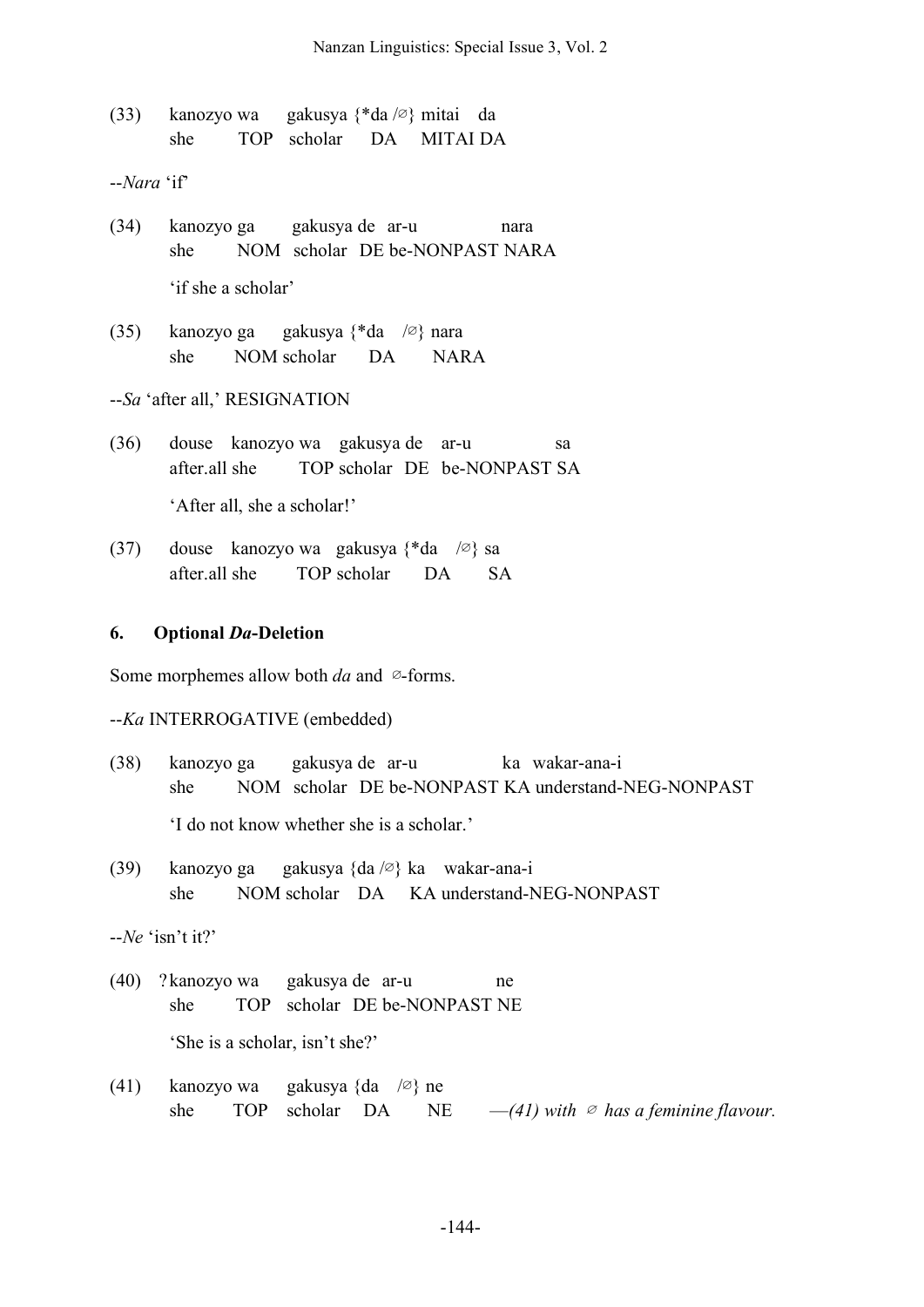--*Yo* 'you know?'

(42) ?kanozyo wa gakusya de ar-u yo she TOP scholar DE be-NONPAST YO 'You know what? She is a scholar.'

(43) kanozyo wa gakusya {da /∅} yo she TOP scholar DA YO  $-(43)$  *with*  $\emptyset$  *has a feminine flavour.* 

## **7. No** *Da***-Deletion**

The remaining majority of the morphemes do not allow ∅.

## --*To* COMPLEMENTIZER

| (44) kanozyo ga gakusya de ar-u |  |  | to omo-u                                  |
|---------------------------------|--|--|-------------------------------------------|
| she                             |  |  | NOM scholar DE be-NONPAST C think-NONPAST |
| I think that she is a scholar.' |  |  |                                           |

(45) kanozyo ga gakusya {da /\*∅} to omo-u she NOM scholar DA C think-NONPAST

--*Sou* 'I heard that'

- (46) kanozyo wa gakusya de ar-u sou da she TOP scholar DE be-NONPAST SOU DA 'I heard that she is a scholar.'
- (47) kanozyo wa gakusya {da /\*∅} sou da she TOP scholar DA SOU DA

--*Ga* 'although'

- (48) kanozyo wa gakusya de ar-u ga she TOP scholar DE be-NONPAST GA 'although she is a scholar'
- (49) kanozyo wa gakusya {da /\*∅} ga she TOP scholar DA GA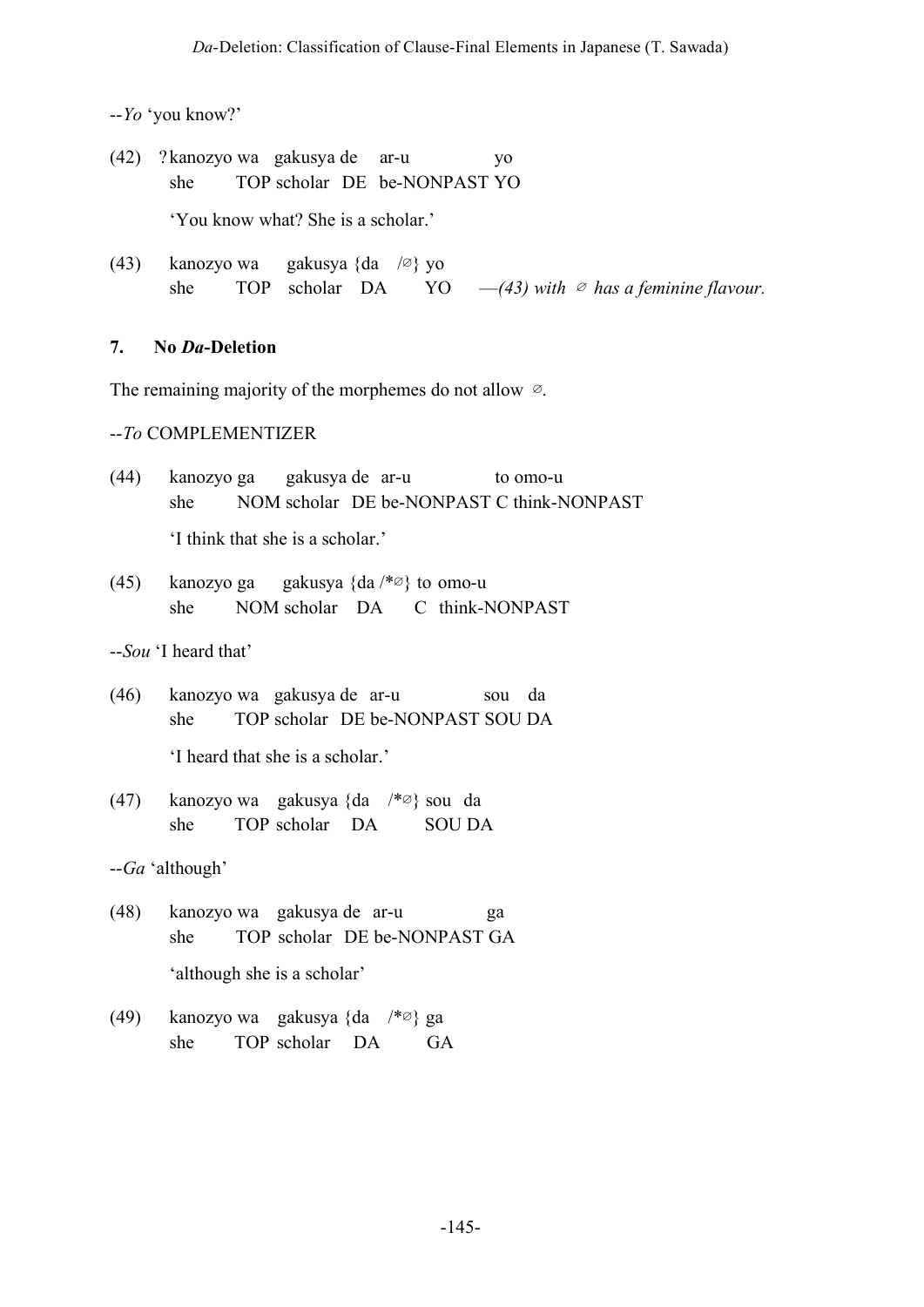--*Keredo* 'although'

|              | (50) kanozyo wa gakusya de ar-u keredo<br>she<br>TOP scholar DE be-NONPAST KEREDO       |  |  |  |  |  |  |  |  |  |
|--------------|-----------------------------------------------------------------------------------------|--|--|--|--|--|--|--|--|--|
|              | 'although she is a scholar'                                                             |  |  |  |  |  |  |  |  |  |
|              | (51) kanozyo wa gakusya {da /*Ø} keredo<br>she TOP scholar DA KEREDO                    |  |  |  |  |  |  |  |  |  |
|              | --Kara 'because'                                                                        |  |  |  |  |  |  |  |  |  |
|              | (52) kanozyo wa gakusya de ar-u<br>kara<br>TOP scholar DE be-NONPAST KARA<br>she        |  |  |  |  |  |  |  |  |  |
|              | 'because she is a scholar.'                                                             |  |  |  |  |  |  |  |  |  |
|              | (53) kanozyo wa gakusya {da $/* \varnothing$ } kara<br>she TOP scholar DA KARA          |  |  |  |  |  |  |  |  |  |
| $-Shi$ 'and' |                                                                                         |  |  |  |  |  |  |  |  |  |
|              | (54) kanozyo wa gakusya de ar-u<br>shi<br>TOP scholar DE be-NONPAST SHI<br>she          |  |  |  |  |  |  |  |  |  |
|              | 'She is a scholar, and '                                                                |  |  |  |  |  |  |  |  |  |
|              | (55) kanozyo wa gakusya {da $/* \varnothing$ } shi<br>she TOP scholar DA<br><b>SHI</b>  |  |  |  |  |  |  |  |  |  |
|              | --Tomo 'indeed'                                                                         |  |  |  |  |  |  |  |  |  |
|              | (56) kanozyo wa gakusya de ar-u<br>tomo<br>she TOP scholar DE be-NONPAST TOMO           |  |  |  |  |  |  |  |  |  |
|              | 'Indeed, she is a scholar.'                                                             |  |  |  |  |  |  |  |  |  |
|              | (57) kanozyo wa gakusya {da $/*\varnothing$ } tomo<br>she TOP scholar DA<br><b>TOMO</b> |  |  |  |  |  |  |  |  |  |
|              | --Naa 'I am sentiment about'                                                            |  |  |  |  |  |  |  |  |  |
| (58)         | kanozyo wa yakusya de ar-u<br>naa<br>TOP scholar DE be-NONPAST NAA<br>she               |  |  |  |  |  |  |  |  |  |

'I am sentiment about the fact that she is a scholar.' 'I suspect she is a scholar.'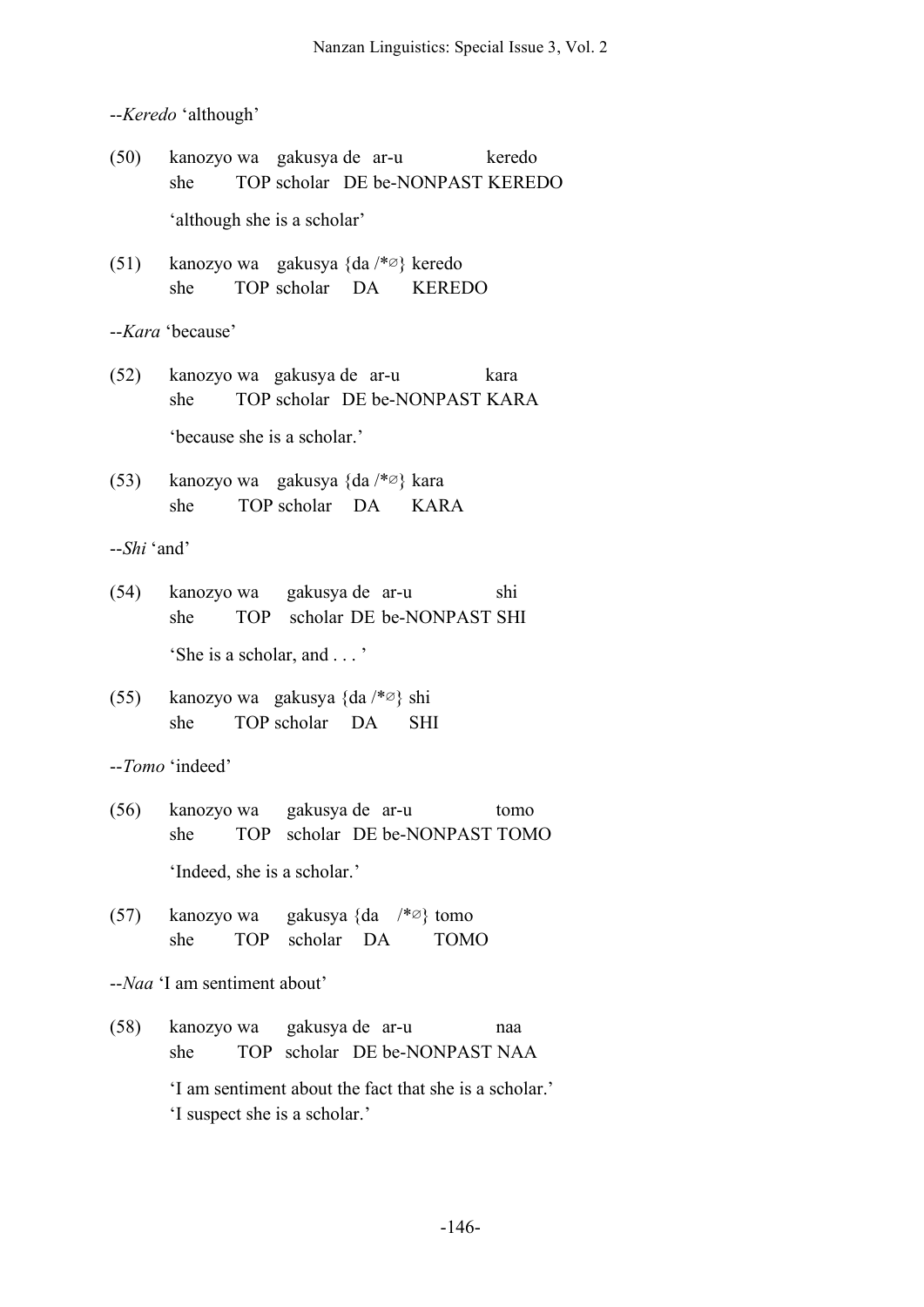(59) kanozyo wa gakusya {da /\*∅} naa she TOP scholar DA NAA

### --*Zo* INTENSIFY

- (60) kanozyo wa gakusya de ar-u zo she TOP scholar DE be-NONPAST ZO 'Didn't you know that she is a scholar?'
- (61) kanozyo wa gakusya {da /\*∅} zo she TOP scholar DA ZO

#### --*Wa* FEMININE

- (62) ?kanozyo wa gakusya de ar-u wa she TOP scholar DE be-NONPAST WA 'She is a scholar.' — *feminine*
- (63) kanozyo wa gakusya {da /\*∅} wa she TOP scholar DA WA

#### --*Ze* MASCLINE

- (64) ?kanozyo wa gakusya de ar-u ze she TOP scholar DE be-NONPAST ZE 'She is a scholar.' — *mascline*
- (65) kanozyo wa gakusya {da /\*∅} ze she TOP scholar DA ZE

#### **8. On The Ambiguity of** *To*

A note regarding *to* in section 7 (44) is made in this section. *To* in (66) allows only *da*. On the otherhand, there is another *to* that seems to allow only  $\varnothing$  (67).

- (66) tanaka ga yamada wo gakusya {da /\*∅} to omot-ta Tanaka NOM Yamada ACC scholar DA to think-PAST 'Tanaka thought that Yamada is a scholar.'
- (67) tanaka ga yamada wo gakusya {\*da /∅} to minas-i-ta Tanaka NOM Yamada ACC scholar DA to regard-EPN-PAST

'Tanaka regarded Yamada as a scholar.'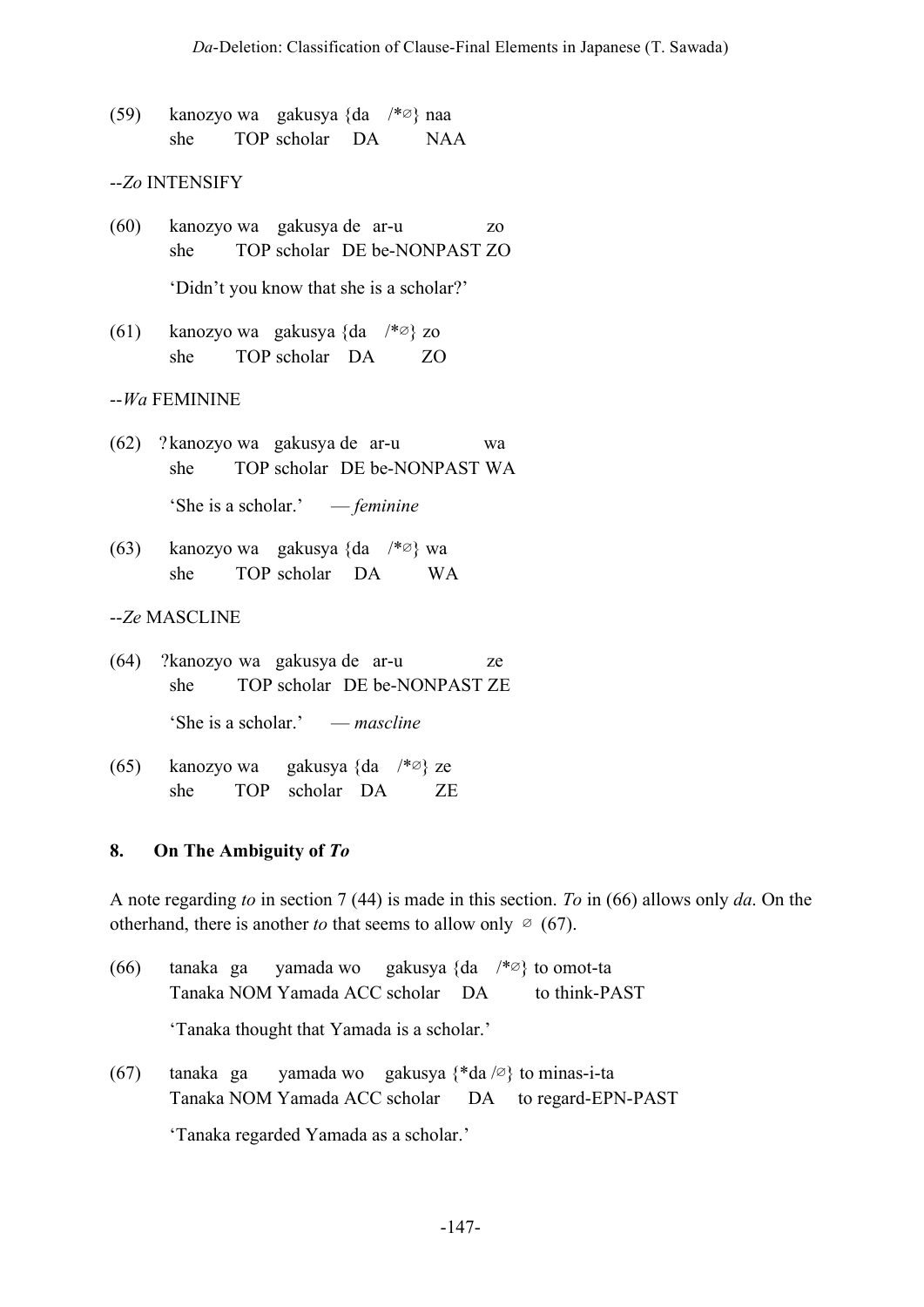From this fact, one may think that the restriction on the form of contracted copula is rather complicated with *to*. In the following, four pieces of evidence are provided for the claim that *to* in (66) is a complementizer with structure (68) and *to* in (67) is a particle, i.e., postposition or case marker, with structure (69). In (69), there is no position for any form of the copula to appear. Then, construction (67) becomes irrelevant for the purpose of observing the contracted form of the copula.

| (68) |  |  |  | tanaka ga [yamada wo gakusya da ] to omot-ta  |
|------|--|--|--|-----------------------------------------------|
|      |  |  |  | Tanaka NOM Yamada ACC scholar DA C think-PAST |

(69) tanaka ga yamada wo [gakusya to ] minas-i-ta Tanaka NOM Yamada ACC scholar PRTC regard-EPN-PAST

First, in (69), the non-contracted form is not allowed.

- (70) tanaka ga yamada wo gakusya de ar-u to omot-ta Tanaka NOM Yamada ACC scholar DE be-NONPAST to think-PAST
- (71) \*tanaka ga yamada wo gakusya de ar-u to minas-i-ta Tanaka NOM Yamada ACC scholar DE be-NONPAST to regard-EPN-PAST

Second, the embedded subject with accusative case marking in (66) can be replaced by a nominative case (72). This does not happen with (67) as in (73).

(72) tanaka ga yamada ga gakusya da to omot-ta Tanaka NOM Yamada NOM scholar DA to think-PAST

'Tanaka thought that Yamada is a scholar.'

(73) \*tanaka ga yamada ga gakusya to minas-i-ta Tanaka NOM Yamada NOM scholar to regard-EPN-PAST

'Tanaka regarded Yamada as a scholar.'

This indicates that (66) is an exceptional case marking construction, whereas the accusative phrase in (67) is the direct object of the matrix predicate *minas*- 'regard.'

Third, *gakusya da to* in (66) cannot be scrambled (74). In (67), scrambling is possible (75).

(74) \*tanaka ga gakusya da to yamada wo *t* omot-ta Tanaka NOM scholar DA to Yamada ACC think-PAST

'Tanaka thought that, a scholar, Yamada is.'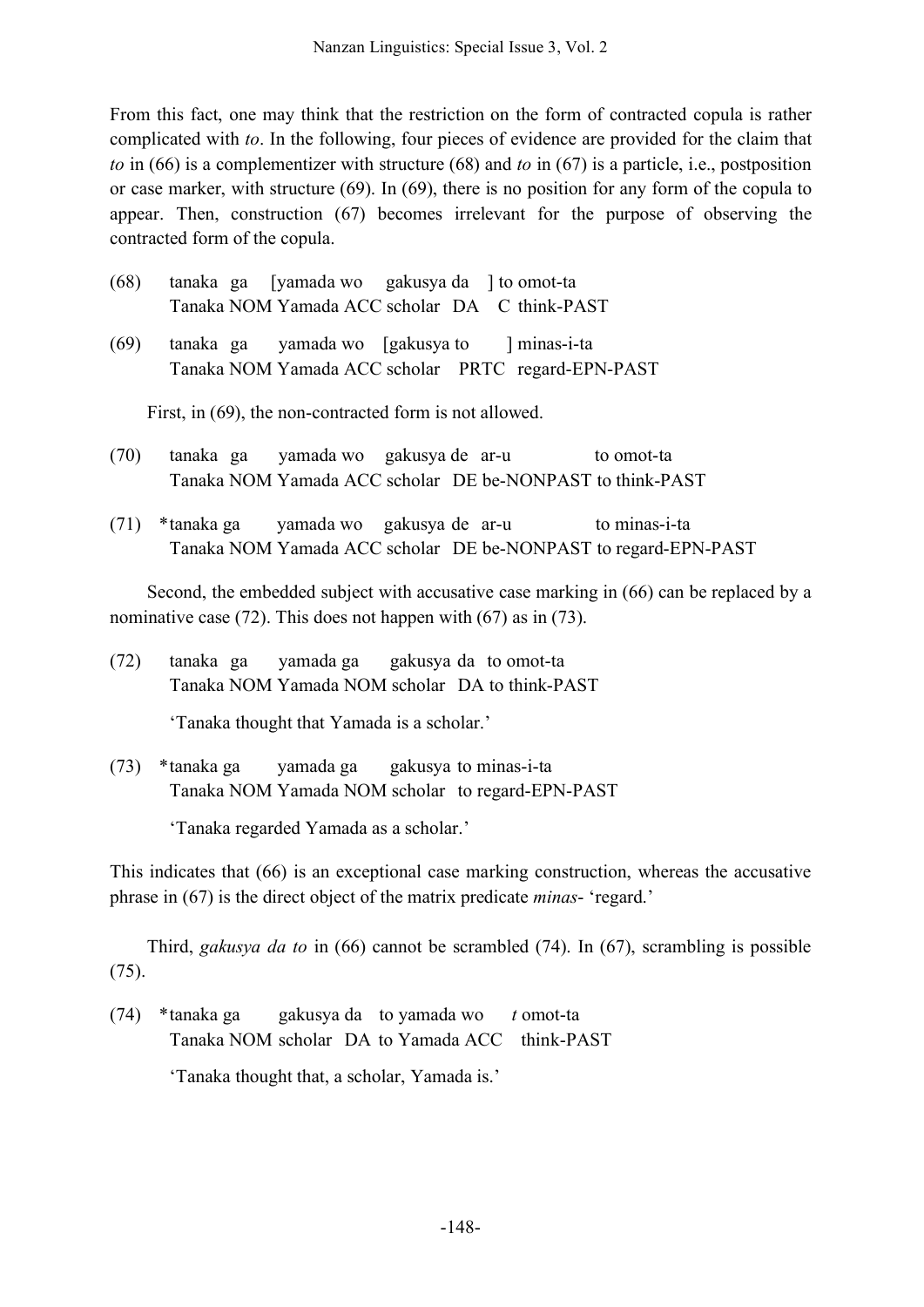(75) tanaka ga gakusya to yamada wo *t* minas-i-ta Tanaka NOM scholar to Yamada ACC regard-EPN-PAST 'Tanaka regarded as a scholar, Yamada.'

This indicates that *gakusya da to* is not a constituent in (66) but *gakusya to* in (67) is.

Fourth, the difference appears also in which categories can replace the nominal position. *To* in construction (66) allows a predicate of other categories, whereas *to* in (67) allows only noun. This is observed in the contrast in (76, 77) with an adjectival noun.

- (76) tanaka ga yamada wo sizuka da to omot-ta Tanaka NOM Yamada ACC quiet DA to think-PAST 'Tanaka thought that Yamada is quiet.'
- (77) \*tanaka ga yamada wo sizuka to minas-i-ta Tanaka NOM Yamada ACC quiet to regard-EPN-PAST 'Tanaka regarded Yamada as quiet.'

Similarly, an adjective cannot replace the nominal phrase in (67).

(78) tanaka ga yamada wo kasiko-i to omot-ta Tanaka NOM Yamada ACC clever-NONPAST to think-PAST

'Tanaka thought that Yamada is clever.'

(79) \*tanaka ga yamada wo kasiko-i to minas-i-ta Tanaka NOM Yamada ACC clever-NONPAST to regard-EPN-PAST

'Tanaka regarded Yamada as clever.'

Nor does a verb.

- (80) tanaka ga yamada ?wo /ga hasit-ta to omot-ta Tanaka NOM Yamada ACC NOM run-PAST TO think-PAST 'Tanaka thought that Yamada ran.'
- (81) \*tanaka ga yamada wo hasit-ta to minas-i-ta Tanaka NOM Yamada ACC run-PAST TO regard-EPN-PAST

'Tanaka regarded Yamada as ran.'

This follows if the noun in (66) is a predicate, whereas the noun in (67) is not. The latter must be either an argument or an adjunct of the matrix predicate *minas*- 'regard.' The structural difference is also reflected in their respective English translations.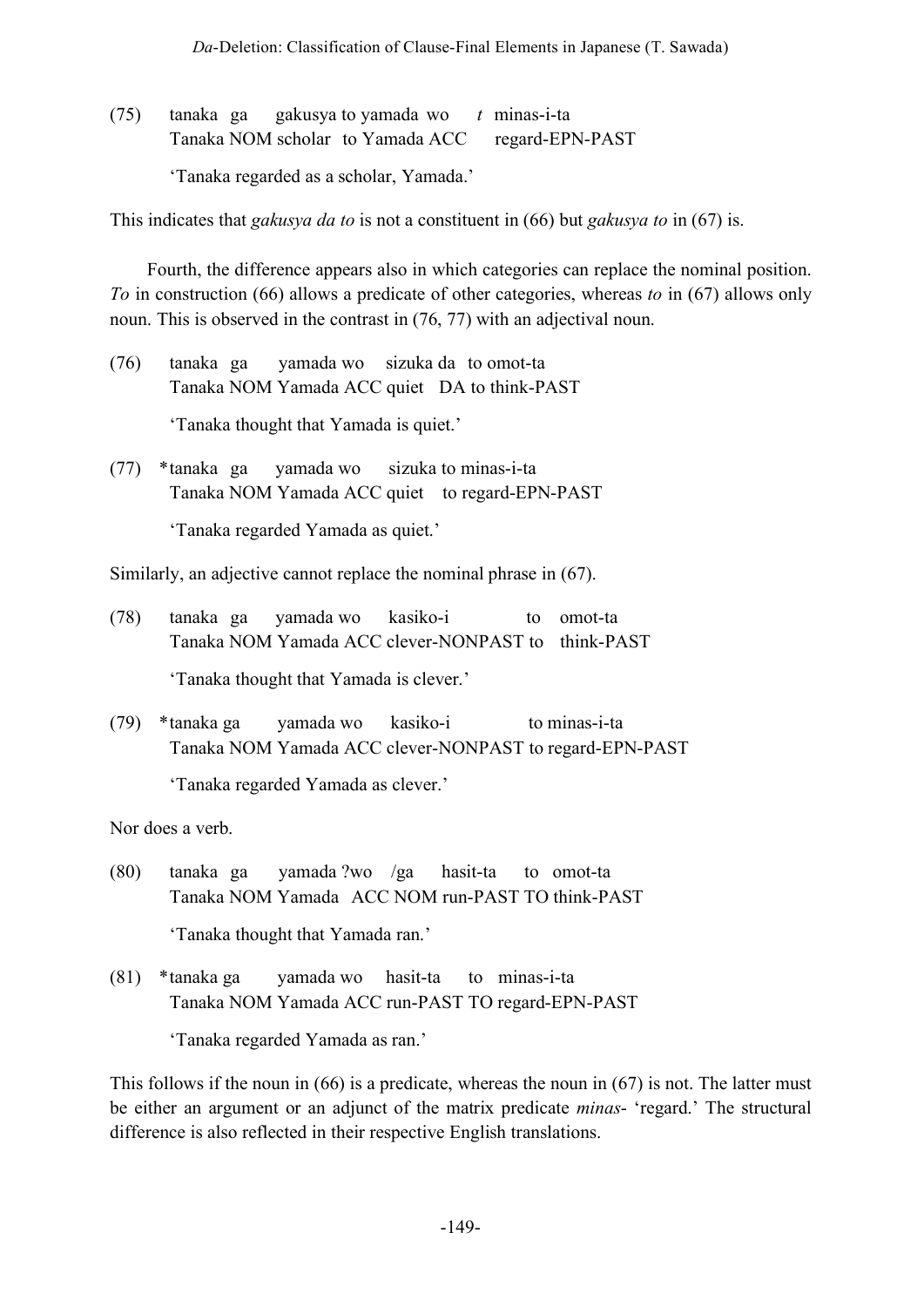This section verified that the *to* that is not followed by *da* is not a complementizer.

## **9. Generalization**

To summarize the restrictions on contraction from sections 3–7, we get table (82).

(82)

| Exponent       | Interpretation                | Contraction      | Category               |
|----------------|-------------------------------|------------------|------------------------|
| beki           | 'ought to'                    | $\ast$           | <b>Adjectival Noun</b> |
| na             | 'do not'                      | $\ast$           |                        |
| mai            | 'I bet not'                   | $\ast$           |                        |
| ka             | <b>INTERROGATIVE</b> (matrix) | Ø                |                        |
| rasi-ku        | 'seems'                       | Ø                | Adjective              |
| mitai          | 'seems, as if'                | Ø                | Adjectival Noun        |
| $d(e)$ arou    | 'is probably'                 | Ø                |                        |
| nara           | 'if'                          | Ø                |                        |
| sa             | 'after all,' RESIGNATION      | Ø                |                        |
| ka             | INTERROGATIVE (embedded)      | $da/\varnothing$ |                        |
| ne             | 'isn't it?'                   | $da/\varnothing$ |                        |
| y <sub>o</sub> | 'you know?'                   | $da/\varnothing$ |                        |
| to             | Ø                             | da               |                        |
| sou            | 'I heard that'                | da               | Adjectival Noun        |
| ga             | 'although'                    | da               |                        |
| keredo         | 'although'                    | da               |                        |
| kara           | 'because'                     | da               |                        |
| shi            | 'and'                         | da               |                        |
| tomo           | 'indeed'                      | da               |                        |
| naa            | 'I am sentiment that'         | da               |                        |
| Z <sub>O</sub> | <b>INTENSIFY</b>              | da               |                        |
| wa             | <b>FEMININE</b>               | da               |                        |
| ze             | <b>MASCLINE</b>               | da               |                        |

Accordingly, the morphemes can be classified into four groups.

- (83) *Beki*-group. These allow *de aru*, but do not allow contracted forms.
- (84) Matrix-*ka*-group. These allow *de aru* and ∅, but do not allow *da*.
- (85) Embedded-*ka*-group. These allow *de aru*, *da*, and ∅.
- (86) *To*-group. These allow *de aru* and *da*, but do not allow ∅.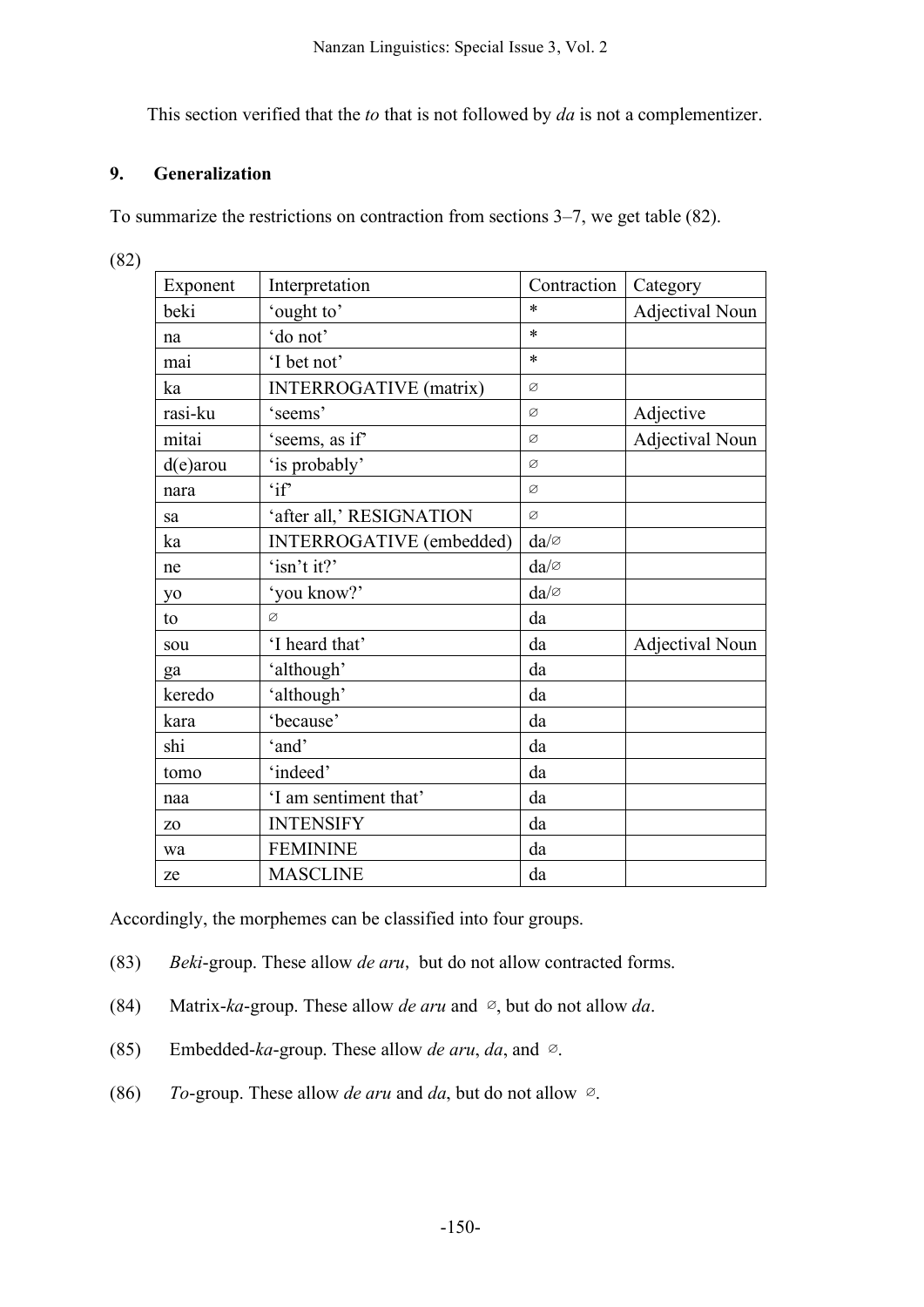### **10.** *Beki***-Group**

This section observes additional phenomena related to *beki*-group. Among the classes of morphemes, the class including *beki* has straightforward characteristics given in (87).

(87) *Generalization*: The morphemes that disallow contraction (*beki*-group) express strong modality.

Besides the restriction on contraction, there are additional arguments that suggest the significance of establishing the *beki*-group.

First, *beki*, *na*, *mai* prohibit the past affix -*ta*.

(88) \*gakusya de at-ta beki da scholar DE be-PAST BEKI DA

'It ought to have been cold.'

(89) \*gakusya de at-ta na scholar DE be-PAST NA

'Have not be cold.'

(90) \*gakusya de at-ta mai scholar DE be-PAST MAI 'I bet it was cold.'

Other morphemes allow the past morpheme freely.

- (91) gakusya de at-ta rasi-i scholar DE be-PAST seem-NONPAST 'She seems to have been a scholar.'
- (92) gakusya de at-ta ne scholar DE be-PAST isn't.it '(She) used to be a scholar, isn't she?'
- (93) gakusya de at-ta sou da scholar DE be-PAST I.heard.that DA

'I heard that (she) used to be a scholar.'

Second, adjectival predication also has a contracted form in (95), which is (unlike the optional contraction in nominal predication) obligatory when the adjective and the verb *aru* are adjacent (94).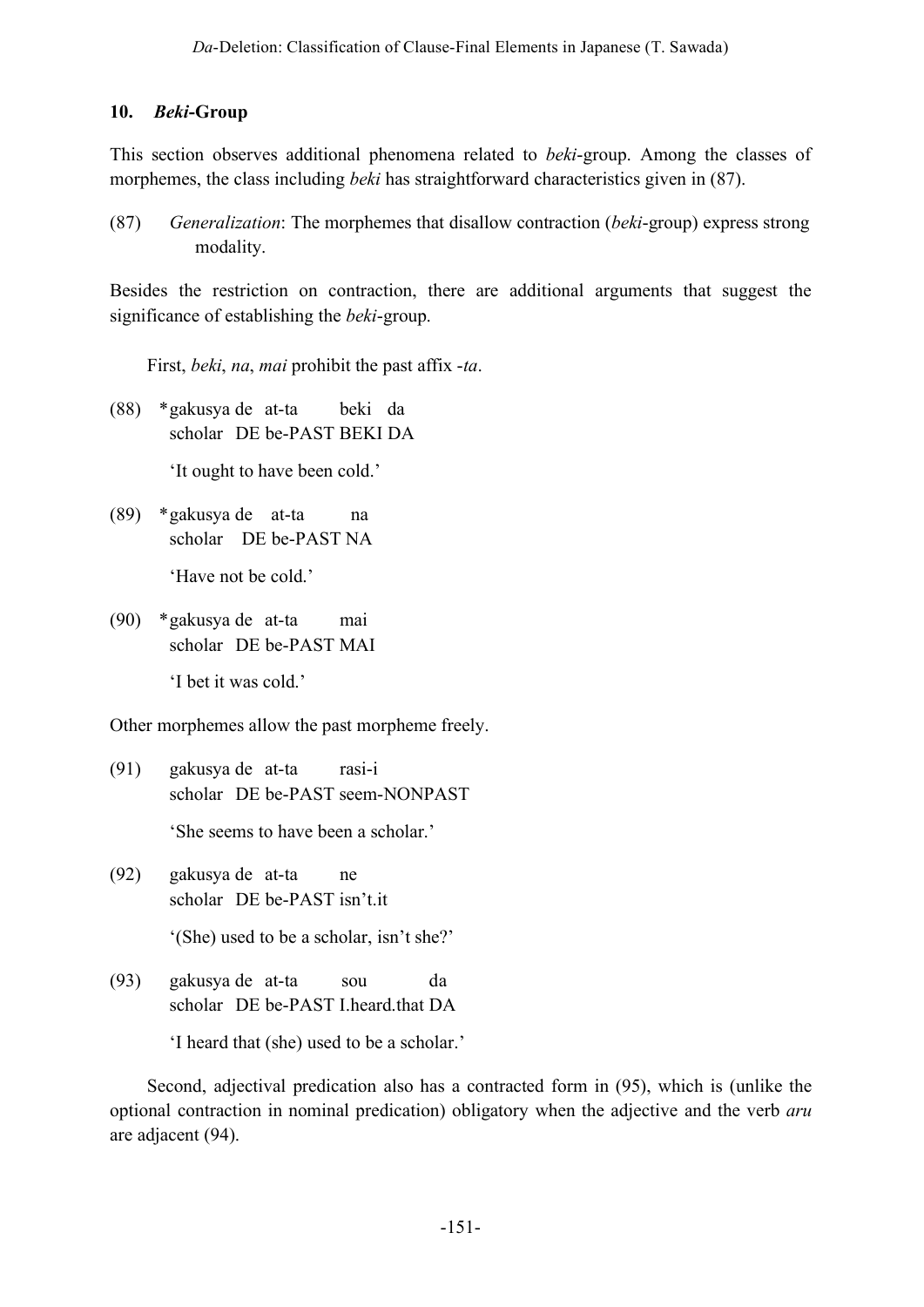- (94) samu-ku \*(mo /sae ) ar-u cold-A also/even be-NONPAST 'It is also/even cold.'
- (95) samu-i cold-NONPAST 'It is cold.'

The three morphemes *beki*, *na*, *mai* again constitute a group in that they prohibit contracted form of adjectives.

- (96) samu-ku sae ar-u beki da cold-A even be-NONPAST BEKI DA 'It ought to be even cold.'
- (97) \*samu-i beki da cold-NONPAST BEKI DA
- (98) samu-ku sae ar-u na cold-A even be-NONPAST NA

'Do not be even cold.'

- (99) \*samu-i na cold-NONPAST NA
- (100) samu-ku sae ar-u mai cold-A even be-NONPAST MAI 'I bet it will not be even cold.'
- (101) \*samu-i mai cold-NONPAST MAI

Other morphemes such as *rasi*, *ne*, *sou* allow contraction of the adjective.

(102) samu-ku sae ar-u rasi-i cold-A even be-NONPAST seem-NONPAST 'It even seems that it is cold.'

(103) samu-i rasi-i cold-NONPAST seem-NONPAST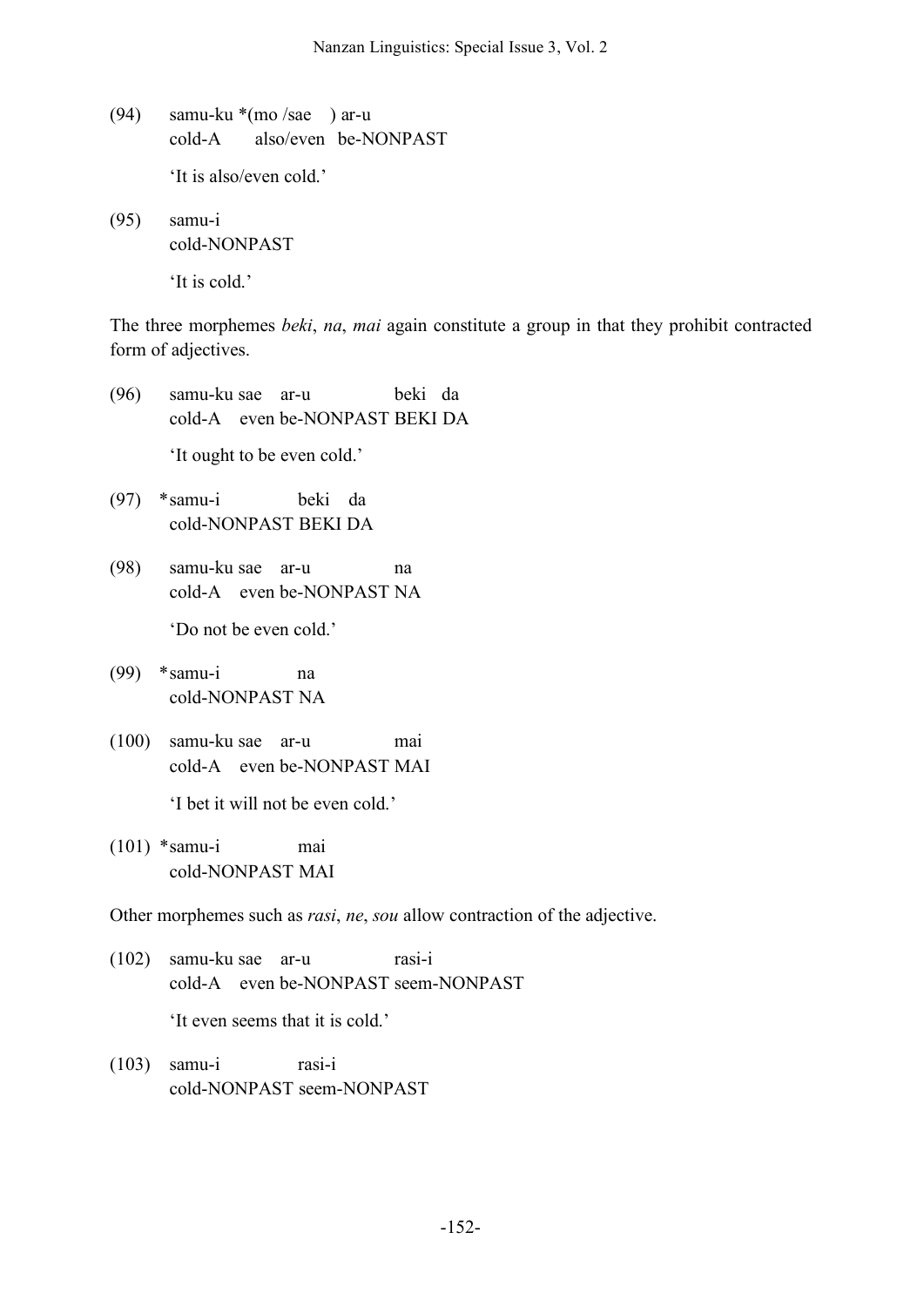- (104) samu-ku sae ar-u ne cold-A even be-NONPAST isn't.it 'It is even cold, isn't it?'
- (105) samu-i ne cold-NONPAST isn't.it
- (106) samu-ku sae ar-u sou da cold-A even be-NONPAST I.heard.that DA

'I heard that it is even cold.'

(107) samu-i sou da cold-NONPAST I hears that DA

The two additional phenomena observed in this section suggest that the idiosyncratic nature of *beki*-group regarding the choice of the contracted form of the copula is not determined by the phonological/morphological peculiarity of *da*.

# **11. Analysis of** *Da* **and** ∅

This section proposes an analysis of the distribution of *de aru*, *da*, and ∅. The analysis to be made is based on the assumptions in (108).

- (108) a. The gerundive affix -*te* has pleonastic and meaningful usages.
	- b. Contraction of *ni te* into de as in (3) takes place synchronically in the derivation. Only with the *de* derived from the meaningful -*te*, *de aru* is contracted to *da*.
	- c. What has been referred to so far to as  $\varnothing$  is (underlying) absence of the copula rather than contraction/deletion. In the relevant cases, the morpheme directly selects an NP without a copula.

Let us look at point (108a). Based on the different interpretations of *te iru* construction, Ogihara (1998) proposes that -*te* is ambiguous with respect to the value of feature [PERFECT], where [-PERFECT] has no aspectual contribution, and [+PERFECT] has semantic contribution with respect to eventuality. (109) and (110) with an instantaneous verb *taore*- 'fall' respectively have concrete result interpretation and experiential interpretation.

(109) tanaka wa ima taore-te i-ru Tanaka TOP now fall-TE ASP-NONPAST

'Tanaka is lying down now.'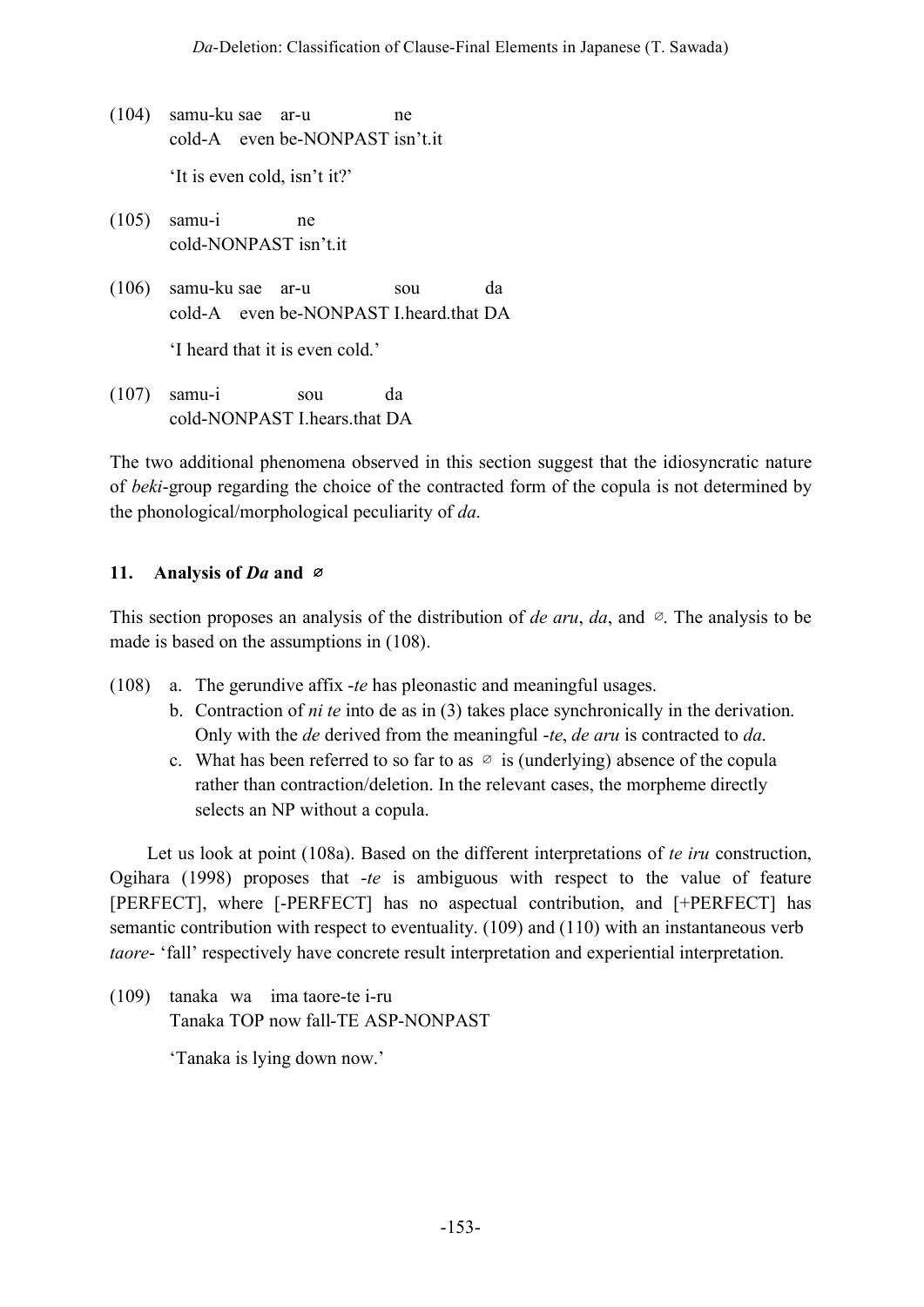(110) tanaka wa kyonen taore-te i-ru Tanaka TOP last.lear fall-TE ASP-NONPAST

'Tanaka has the experience of having fallen down last year.'

Ogihara analyzes -*te* in the respective constructions as [-PERFECT] and [+PERFECT]. Likewise, (111 and 112) with a durative verb *tabe*- 'eat' respectively have on-going (progressive) interpretation and experiential interpretation.

(111) tanaka wa ima tabe-te i-ru Tanaka TOP now eat-TE ASP-NONPAST

'Tanaka is eating now.'

(112) tanaka wa kyonen tabe-te i-ru Tanaka TOP last.year eat-TE ASP-NONPAST

'Tanaka has the experience of having eaten last year.'

He analyzes -*te* in the respective constructions as [-PERFECT] and [+PERFECT]. What is characteristic of interpretation with [+PERFECT] is that there is an implicit or explicit event that happened in the past interval that caused the experiential state. The present work follows Ogihara's analysis of -*te*.

The next point (108b) stands on the assumption (108a). It will be assumed that the pleonastic and the meaningful -*te* are contracted with the particle *ni* to respectively become the pleonastic  $de_{F-PERFECT}$  and the meaningful  $de_{F+PERFECT}$  (113).

(113) a. ni te<sub>[-PERFECT]</sub>  $\rightarrow$  de<sub>[-PERFECT]</sub> b. ni te<sub>[+PERFECT]</sub>  $\rightarrow$  de<sub>[+PERFECT]</sub>

The two instances of *de* in turn have different restriction regarding contraction.

(114) a. de<sub>[-PERFECT]</sub> aru  $*\rightarrow$  ... (no contraction) b. de<sub>[+PERFECT]</sub> aru  $\rightarrow$  da<sub>[+PERFECT]</sub>/na<sub>[+PERFECT]</sub> (optional contraction)

Based on these assumptions, let us consider *beki*-group. *Beki*-group morphemes are incompatible with -*te* with [+PERFECT] (115–118). *Beki* is to be interpreted as deontic modal, and *mai* is to be interpreted as epistemic modal.

(115) tanaka wa ima yuka ni taore-te i-ru beki da / mai Tanaka TOP now floor at fall-TE ASP-NONPAST should DA should.not

'Tanaka should (not) be lying down now.'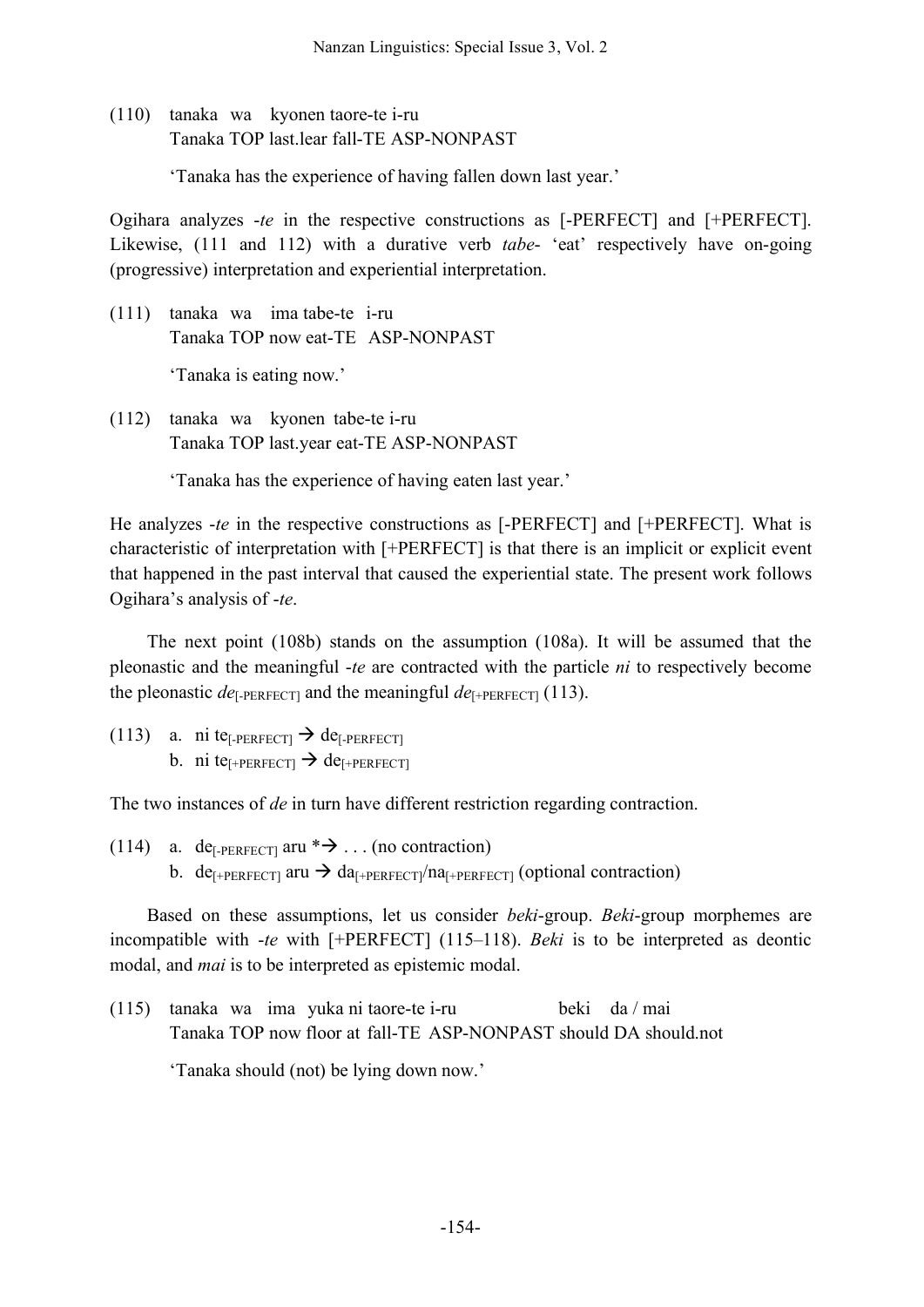- (116) \*tanaka wa kyonen yuka ni taore-te i-ru beki da /mai Tanaka TOP last.year floor at fall-TE ASP-NONPAST should DA should.not 'Tanaka should (not) have the experience of having fallen down last year.'
- (117) tanaka wa ima tabe-te i-ru beki da /mai Tanaka TOP now eat-TE ASP-NONPAST should DA should.not 'Tanaka should (not) be eating now.'
- (118) \*tanaka wa kyonen tabe-te i-ru beki da /mai Tanaka TOP last.year eat-TE ASP-NONPAST should DA should.not

'Tanaka should (not) have the experience of having eaten last year.'

With *na*, the [-PERFECT] concrete result and on-going interpretations are unnatural, but they are still better than experiential interpretation.

(119) ?ima yuka ni taore-te i-ru na now floor at fall-TE ASP-NONPAST NA

'Do not be lying down now.'

(120) \*kyonen yuka ni taore-te i-ru na last.year floor at fall-TE ASP-NONPAST NA

'Do not have the experience of having fallen down last year.'

(121) ?ima tabe-te i-ru na now eat-TE ASP-NONPAST NA

'Do not be eating now.'

(122) \*kyonen tabe-te i-ru na last.year eat-TE ASP-NONPAST NA

'Do not have the experience of having eaten last year.'

This and the previous observation regarding past tense indicate that the morphemes *te*[+PERFECT], *ta*, *beki*, *mai*, *na* are concerned with the same semantic domain, namely modality/tense, and are exclusive of one another. Then, (124) would be prohibited underlyingly.

- (123) ni -te[-PERFECT] ar-u beki
- $(124)$  \* ni -te<sub>[+PERFECT]</sub> ar-u beki

Under the assumption of contraction rules (113), it follows that *beki*-group morpheme can cooccur with the pleonastic  $de_{\text{L-PERFECTI}}$  but not with the contentful  $de_{\text{L-PERFECTIONI}}$ .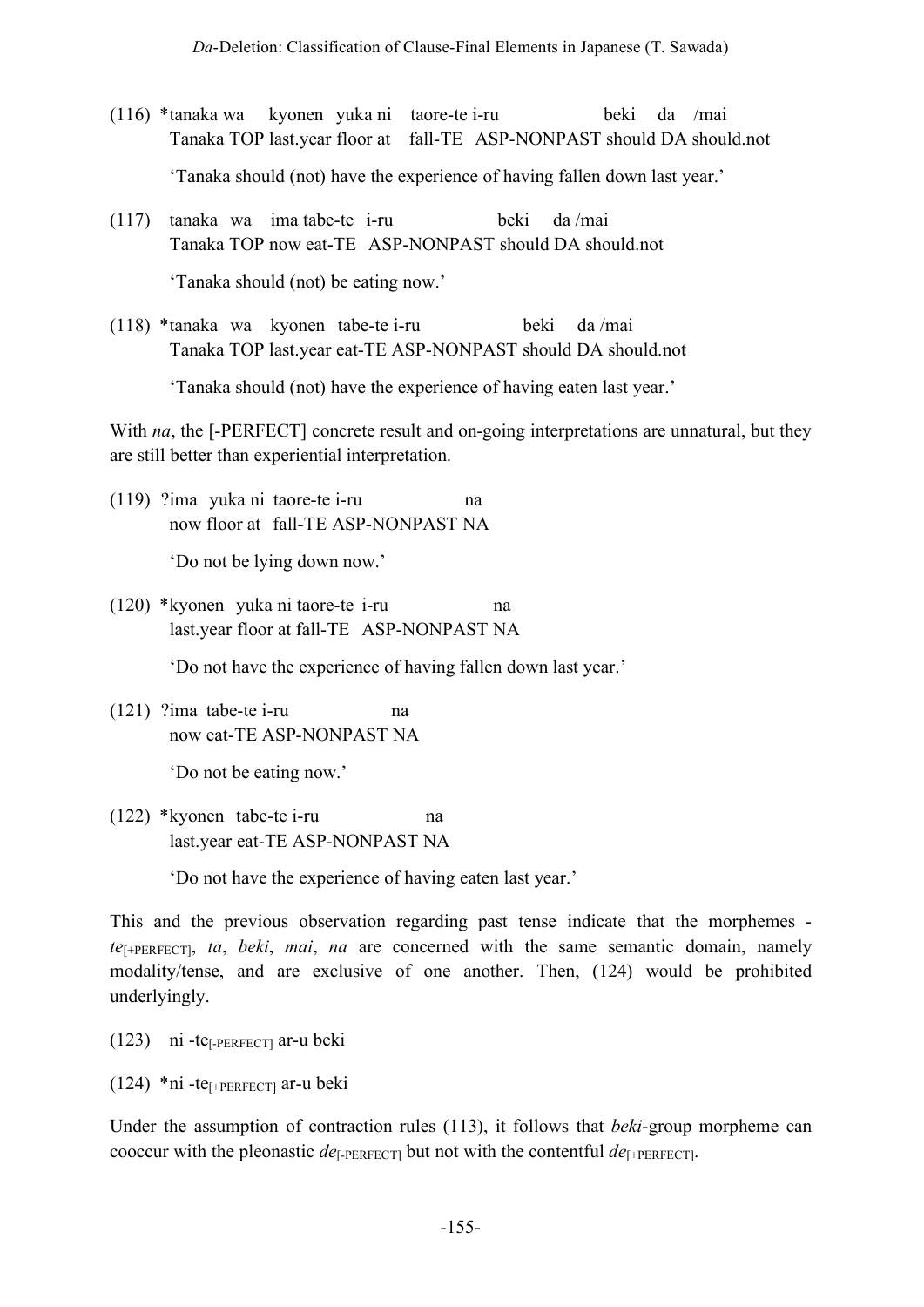### $(125)$  de<sub>[-PERFECT]</sub> ar-u beki

(126) \*de $_{[+PERFECT]}$  ar-u beki

In turn, rules in (114) require that *de aru* that appears with a morpheme in *beki*-group remains as is, and does not undergo any contraction.

(127) \*da beki

Regarding the distribution of *da*, Niimura (2007) observes its optionality in the complement clause of the complementizer *to*. Unlike the grammaticality assumed in the present work, Niimura judges that *da* can be optionally deleted with the acceptability depending on whether the nominal is a predicate or not.

|  |  |  | $(128)$ watasi wa sono otoko wo {sensei /gityou} (da) to omot-te i-ru |  |
|--|--|--|-----------------------------------------------------------------------|--|
|  |  |  | TOP that man ACC teacher chairperson DA C think-TE ASP-NONPAST        |  |

(129) watasi wa sono otoko wo {tanaka /ano hito } ?(da) to omot-te i-ru I TOP that man ACC Tanaka that person DA C think-TE ASP-NONPAST

The nominal in (128) is argued to be a predicate, whereas the nominal in (129) is to be an argument. He considers this as essentially similar to the optionality of *to be* in English exceptional case marking/small clause construction. In English, the same optionality difference holds between constructions in which the nominal is a predicate or an argument.

(130) I consider the man (to be) {tall/a teacher/the president}

(131) I consider the man \*(to be) {John/that man/the robber we were talking about}

The test that is used to identify whether the nominal is predicational is to replace *be* with *become*, which is proposed by Higgins (1979). If replacement is possible, then the nominal is a predicate.

(132) the man {is/became} tall {a teacher/the president}

—*predicational*

(133) the man {is/\*became} {John/that man/the bank robber we were talking about} —*non-predicational*

Niimura observes that the same contrast holds for Japanese. (134) is an adjective, which is clearly a predicate. Hence it cooccurs with *nar*- 'become.' The nominal in (135) is predicational, and da can be replaced with *nar*-. In (136), this is not possible.

(134) sono otoko ga se ga takaku nat-ta that man NOM hight NOM high become-PAST

'That man became high.' —*predicational*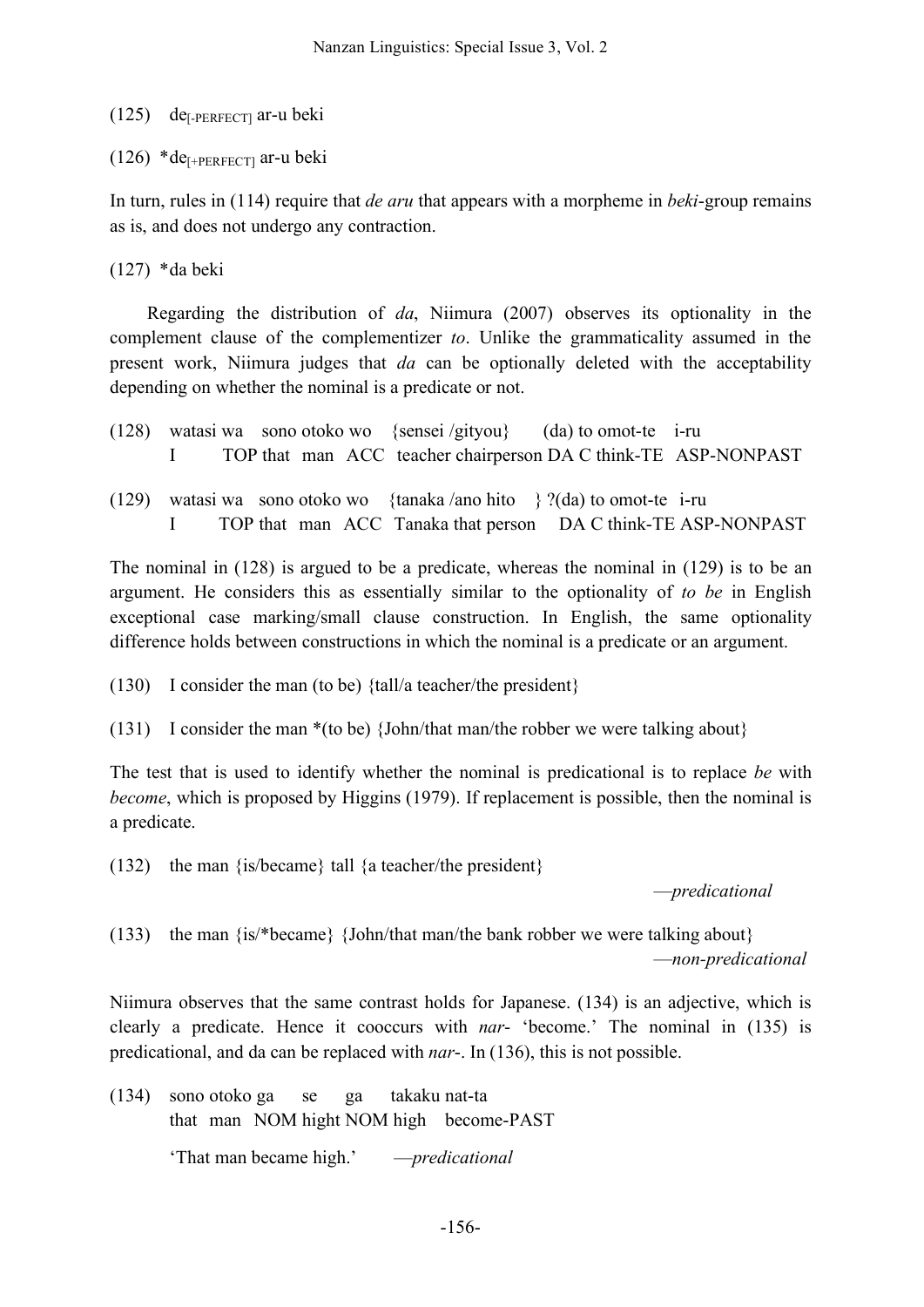- (135) sono otoko ga {sensei /gityou } {da /ni nat-ta } that man NOM teacher chairperson DA to become-PAST 'That man is/became a teacher/chairperson.' —*predicational*
- (136) sono otoko ga {tanaka /ano hito } {da /\*ni nat-ta } that man NOM Tanaka that person DA to become-PAST 'That person is/became Tanaka/that person.' —*non-predicational*

Niimura's analysis is essentially as the following. There are two entries for *da*. One of them functions as a predicate, and the other does not. When the nominal is a predicate (128, 135), the non-predicational *da* is used, and this *da* becomes obligatory only when it is morphologically required, such as in finite clauses. When the nominal is not a predicate (129, 136), a predicate is required. The predicational *da* can fulfil this role, but *nar*- 'become,' which only works as a copular element, cannot be used. *Da* is obligatory in this case regardless of morphological requirements because of the necessity of a predicate.

Besides the grammaticality judgement regarding the deletion of *da*, Niimura's and the present analysis may appear to have a potential conflict: his analysis assumes a nonpredicational *da*, whereas the present analysis allows the appearance of *da* only when it carries the meaning [+PERFECT]. However, [PERFECT] and [PREDICATE] (nonpredicate) are different features, and the two accounts can be made compatible. Under the assumption that *da* is synchronically derived from *de aru*, the origin of the [+PREDICATE] feature shall be the verb *ar*- 'be.' Depending on the feature of *de* and *ar*-, we can distinguish three cases. If *de* is [–PERFECT], then contraction into *da* does not happen (137a). If *de* is [+PERFECT], two different *das*, with different values of [PREDICATE], are derived (137b, c).

- (137) a. dependent  $* \rightarrow \dots$ 
	- b. de<sup>[+PERFECT]</sup> aru<sup>[-PREDICATE]  $\rightarrow$  da<sup>[+PERFECT</sup>-PREDICATE]</sup>
	- c.  $de_{[+PERFECT]}$  aru<sub> $[+PREDICATE]$ </sub>  $\rightarrow$   $da_{[+PERFECT + PREDICATE]}/na_{[+PERFECT + PREDICATE]}$

The two *da*s in (137b, c) are what Niimura distinguishes in his analysis.

Next, let us consider the matrix-*ka*-group. The morphemes in this group do not necessarily contain strong modality as part of their interpretation and are compatible with past tense, but a contrast similar to (123, 124) should be assumed.

- $(138)$  ni te<sub>[-PERFECT]</sub> ar-u rasi-ku
- (139) \*ni te<sub>[+PERFECT]</sub> ar-u rasi-ku

Then it will follow that *de aru* but not *da* can cooccur with the morphemes in this group.

(140) de aru rasi-ku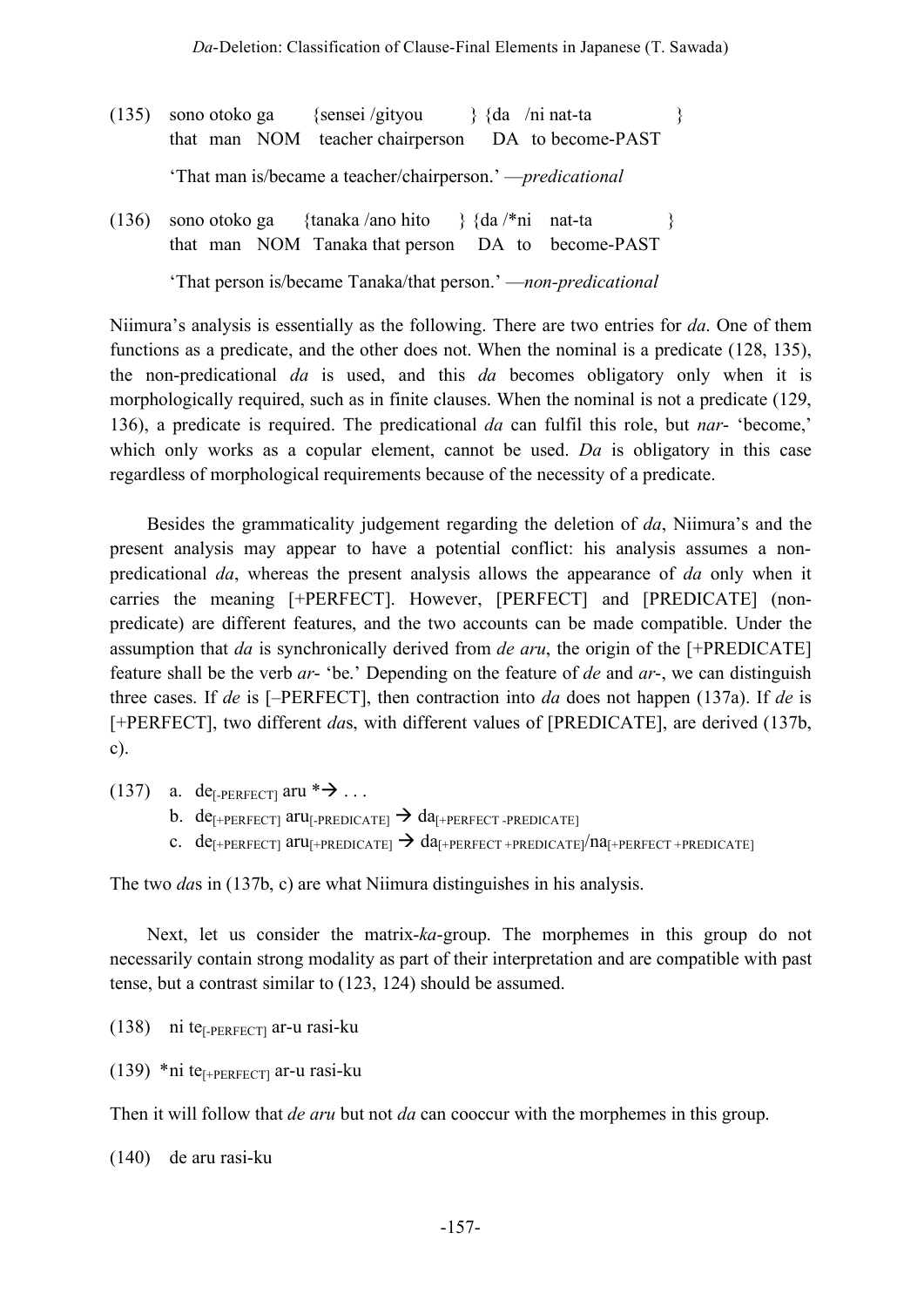## (141) \*da rasi-ku

Another point that makes matrix-*ka*-group different from *beki*-group is that it allows ∅. This will follow under the assumption that matrix-*ka*-group select a nominal in addition to selecting a clause (108c). (142) occurs not by contraction but underlyingly.

(142) tanaka ga gakusha rasi-ku Tanaka NOM scholar seem-A

As for arguments for this claim, some constructions allow a nominal without the copula but does not allow a clause. For some of the morphemes that belong to matrix-*ka*-group, relevant constructions can be found. One construction is where a nominal and *rasi-ku* is used to mean 'is typical of.' This interpretation becomes salient in environments like (143). Even though *rasi-ku* can select a clause in a neutral context, clauses cannot appear in this construction (144, 145).

(143) tanaka wa gakusya rasi-i koto wo sita Tanaka TOP scholar seem-NONPAST fact ACC did

'Tanaka did something that is typical of a scholar.'

(144) \*tanaka wa hasi-ru rasi-i koto wo sita Tanaka TOP run-NONPAST seem-NONPAST fact ACC did

'Tanaka did something typical of running.'

(145) \*tanaka wa samu-i rasi-i koto wo sita Tanaka TOP cold-NONPAST seem-NONPAST fact ACC did

'Tanaka did something typical of being cold.'

In such situation, *de aru* cannot appear either (146).

(146) \*tanaka wa gakusya de ar-u rasi-i koto wo si-ta Tanaka TOP scholar DE be-NONPAST seem-NONPAST fact ACC do-PAST

'Tanaka did something typical of being a scholar.'

A different construction is relevant for *mita-ku* and *rasi-ku* (147). In this construction, *mitaku* and *rasi-ku* modify the predicate. Again, this construction does not allow clauses (148, 149).

(147) tanaka wa gakusya mita-ku/rasi-ku benkyou si-ta Tanaka TOP scholar like-A seem-A study do-PAST

'Tanaka studied like a scholar.'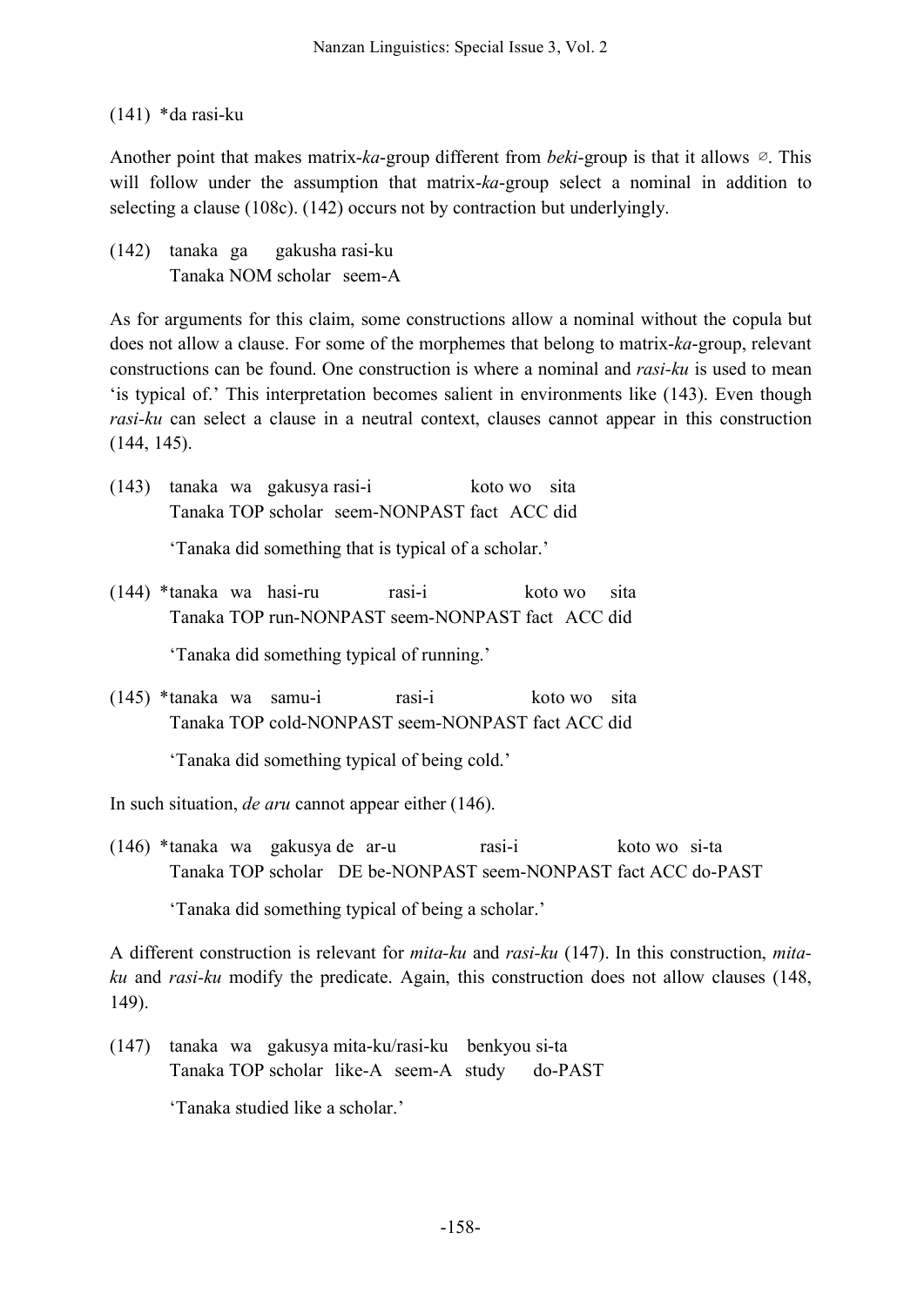- (148) \*tanaka wa hasi-ru mita-ku/rasi-ku aru-i-ta Tanaka TOP run-NONPAST like-A seem-A walk-ASP-PAST 'Tanaka walked as if he is running.'
- (149) \*tanaka wa samu-i mita-ku/rasi-ku hurue-te i-ta Tanaka TOP cold-NONPAST like-A seem-A shiver-TE ASP-PAST 'Tanaka was shivering as if he was cold.'

In such situation, *de aru* cannot appear (150).

- (150) \*tanaka wa gakusya de ar-u mita-ku/rasi-ku benkyou si-ta Tanaka TOP scholar DE be-NONPAST like-A seem-A study do-PAST 'Tanaka studied as if he is a scholar.'
- (151) tanaka ga gakusya de ar-ou mono nara tondemonai koto ni nar-u Tanaka NOM scholar DE be-YOU thing if ridiculus fact to become-NONPAST 'It would be ridiculous if Tanaka were a scholar.'
- (152) \*tanaka ga hasi-ru de ar-ou mono nara tondemonai koto ni Tanaka NOM run-NONPAST DE be-YOU thing if ridiculus fact to nar-u become-NONPAST

'It would be ridiculous if Tanaka were running.'

(153) \*tanaka ga samu-i de ar-ou mono nara tondemonai koto ni Tanaka NOM cold-NONPAST DE be-YOU thing if ridiculus fact to nar-u become-NONPAST

'It would be ridiculous if Tanaka were cold.'

Again, *de aru* cannot appear after the nominal (154).

(154) \*tanaka ga gakusya de ar-u de ar-ou mono nara tondemonai koto Tanaka NOM scholar DE be-NONPAST DE be-YOU thing if ridiculus fact ni nar-u to become-NONPAST

'It would be ridiculous if Tanaka were a scholar.'

In the above, at least for some morphemes in the matrix-*ka*-group, it has been shown that there are constructions where they can select a nominal but not a clause. In that case, *de ar-u* cannot appear. This suggests that, in the cases referred to so far as  $\infty$ -form, the copula is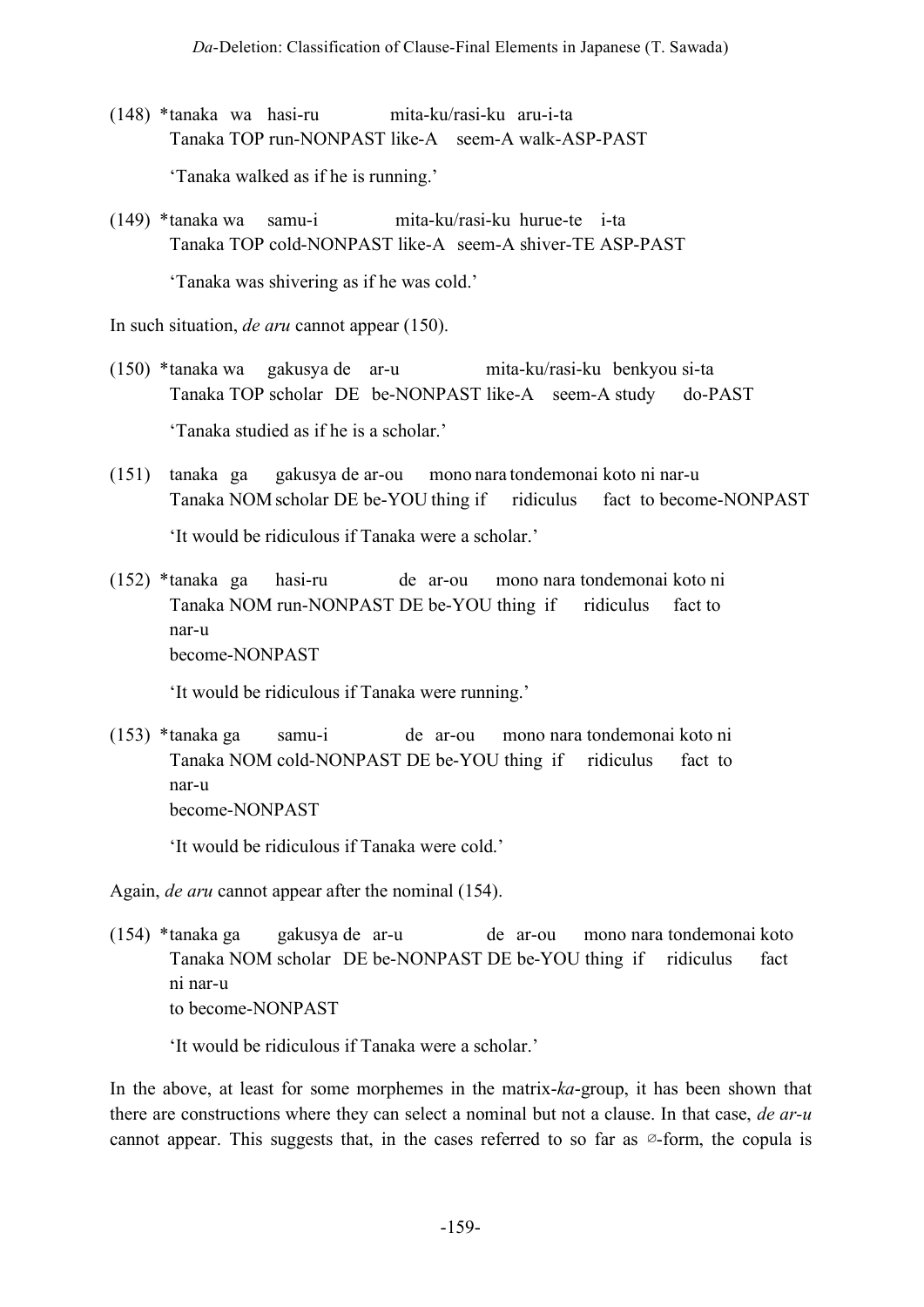underlyingly absent and the relevant morpheme is selecting an NP. It still remains to be extensively shown that this is true for other morphemes in the group, but this is beyond the reach of the present work.

Although it is difficult to give environments where the embedded-*ka*-group does not allow a clause, we shall assume that these morphemes also allow NP complement, just by analogy from the morphemes in matrix-*ka*-group.

(155) tanaka ga gakusya ne Tanaka NOM scholar NE

'Tanaka is a scholar, right?'

These morphemes, unlike the previous ones, do not seem to have any semantic restriction on their complements. They simply provide meta-linguistic information, or interrogative force. They should allow -*te*[+PERFECT]. From this it follows that they can have both *de ar-u* and *da*.

(156) tanaka ga gakusya ne Tanaka NOM scholar NE

'Tanaka is a scholar.'

(157) tanaka ga gakusya de ar-u Tanaka NOM scholar DE be-NONPAST

'Tanaka is a scholar.'

Finally, let us go on to the *to*-group. These morphemes are either logical connectors, pleonastic morphemes, or they express at most meta-linguistic information. There is no clear reason to assume that they have semantic restriction on their complement. At the same time, there is no clear evidence that they select a nominal. This consideration gives us the two forms of the copula in (158, 159).

- (158) tanaka ga gakusya de ar-u to omo-u Tanaka NOM scholar DE be-NONPAST C think-NONPAST 'I think that Tanaka is a scholar.'
- (159) tanaka ga gakusya da to omo-u Tanaka NOM scholar DA C think-NONPAST

'I think that Tanaka is a scholar.'

Table (160) gives a summary of the analysis provided in this section. The four classes of morphemes are characterized by two factors: (i) whether they underlyingly allow  $-te_{[+PERFECT]}$ , and (ii) whether they can select an NP in addition to selecting a TP. These factors interact with the assumptions made in (108), and give the desired result.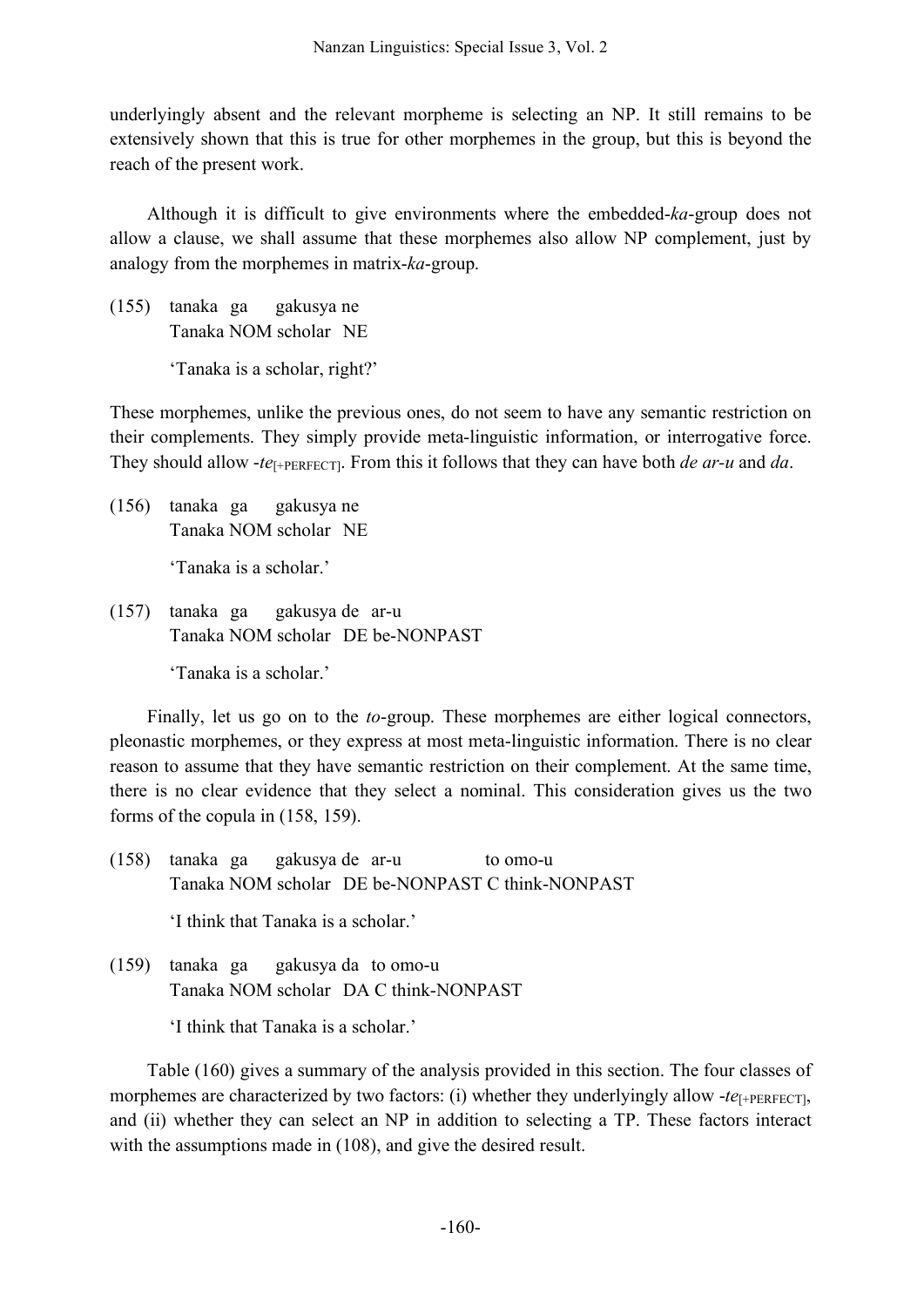(160)

|                    | $-te_{[+PERFECT]}$ | Selection | Forms                     |
|--------------------|--------------------|-----------|---------------------------|
| <i>Beki</i> -group | *                  | TP        | de aru                    |
| Matrix-ka-group    | *                  | TP, NP    | de aru, $\varnothing$     |
| Embedded-ka-group  | $\mathcal{N}$      | TP, NP    | de aru, da, $\varnothing$ |
| To-group           | ٦.                 | TР        | de aru, da                |

## **12. Analysis of** *Na*

This section investigates the derivation of the form *na*. Traditional grammar assumes an inflectional form called adnominal form for prenominal usages. This term seems to imply attributive construction, whose structure may be (161) in a generative framework.

 $(161)$  [<sub>NP</sub> [<sub>AP</sub> samu-i ] [<sub>NP</sub> hi ]] cold-ATRB day 'cold day'

Past ending can appear in prenominal environment (162), in which case the structure is clearly a relative clause.

(162) 
$$
\begin{bmatrix} \text{NP} \left[ \text{CP} \left[ \text{Op1} \right] \right] \left[ \text{C'} \left[ \text{IP} \, t' \right] \left[ \text{AP} \, t_1 \left[ \text{A} \, \text{samu-k-} \right] \right] \right] \text{at-ta} \\ \text{cold-A---be-PAST} \end{bmatrix} \begin{bmatrix} \text{C} \, \text{O} \end{bmatrix} \begin{bmatrix} \text{NP} \, \text{hi} \end{bmatrix}
$$

'a day that was cold'

The relative operator and the relative head are zero form and the relative clause appears to the left of the modified noun in (162). These facts weakens the motivation for assuming the attributive structure in (161) in Japanese for at least adjective and verb, where the adnominal form is identical to the default form. Thus, if we replace the past ending in (162) with the default ending, we get (163). Structure (163) gives us the same string as (161).

(163)  $\lceil NP \rceil_{CP} \lceil_{Op1} \varnothing \rceil_{C} \lceil_{IP} t^2 \rceil_{AP} t_1 \lceil_{AP} \operatorname{sum} \lceil_{Cl} \varnothing \rceil_{CP} \lceil_{NP} \operatorname{hi} \lceil_{IP} \varnothing \rceil_{CP}$ cold- day

'a day that is cold'

Since structure (163) comes without additional assumption but by analogy from minimally different and independently motivated (162), assuming (161) has no motivation unless there is empirical fact that requires (161) in addition to (163).

The only potential motivation for assuming adnominal form in present Japanese is the appearance of *na* after (noun and) adjectival noun, which is distinct from the other contracted forms *da* and ∅ seen in default forms. If the default contracted forms and the form *na* can both appear in the same environment, i.e., a prenominal position, then that can possibly be an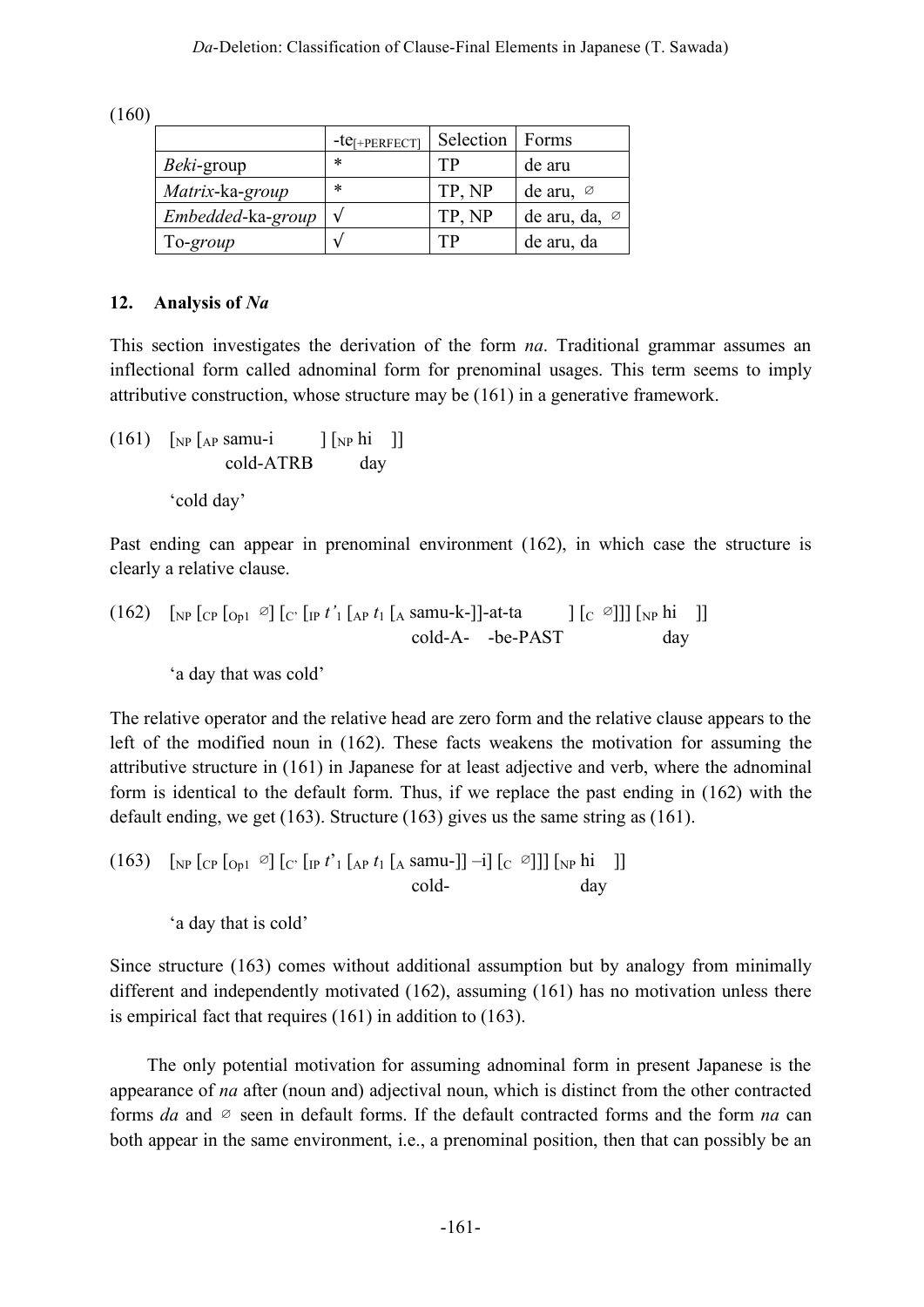argument for assuming both the relative clause and attributive structures in pronominal positions. However, that is not the case. Actually, *da* and *na* are complementary. First observe relative clauses in past ending. (164) is a relative clause with a noun, and (165) is its contracted form.

- (164) gakusya de at-ta hito scholar DE be-PAST person 'person who was a scholar'
- (165) gakusya d-at-ta hito scholar DE-be-PAST person
- (166, 167) are similar pairs with adjectival noun.
- (166) sizuka de at-ta hito quiet DE be-PAST person 'person who was quiet'
- (167) sizuka d-at-ta hito quiet DE-be-PAST person

In a relative clause in the default form, the contracted ending *da* is not allowed. (169) shows this with noun in (168) and (171) with adjectival noun in (170).

- (168) gakusya de ar-u hito scholar DE be-NONPAST person
	- 'person who is a scholar'
- (169) \*gakusya da hito scholar DA person
- (170) sizuka de ar-u hito quiet DE be-NONPAST person 'person who is quiet'
- (171) \*sizuka da hito quiet DA person

Here comes the use of the attributive form. *Na* appears just where *da* cannot, as if its purpose is to complement *da*. (172) is grammatical instead of (169) and (173) is so instead of (171). The reason (172) is not completely grammatical was already discussed.